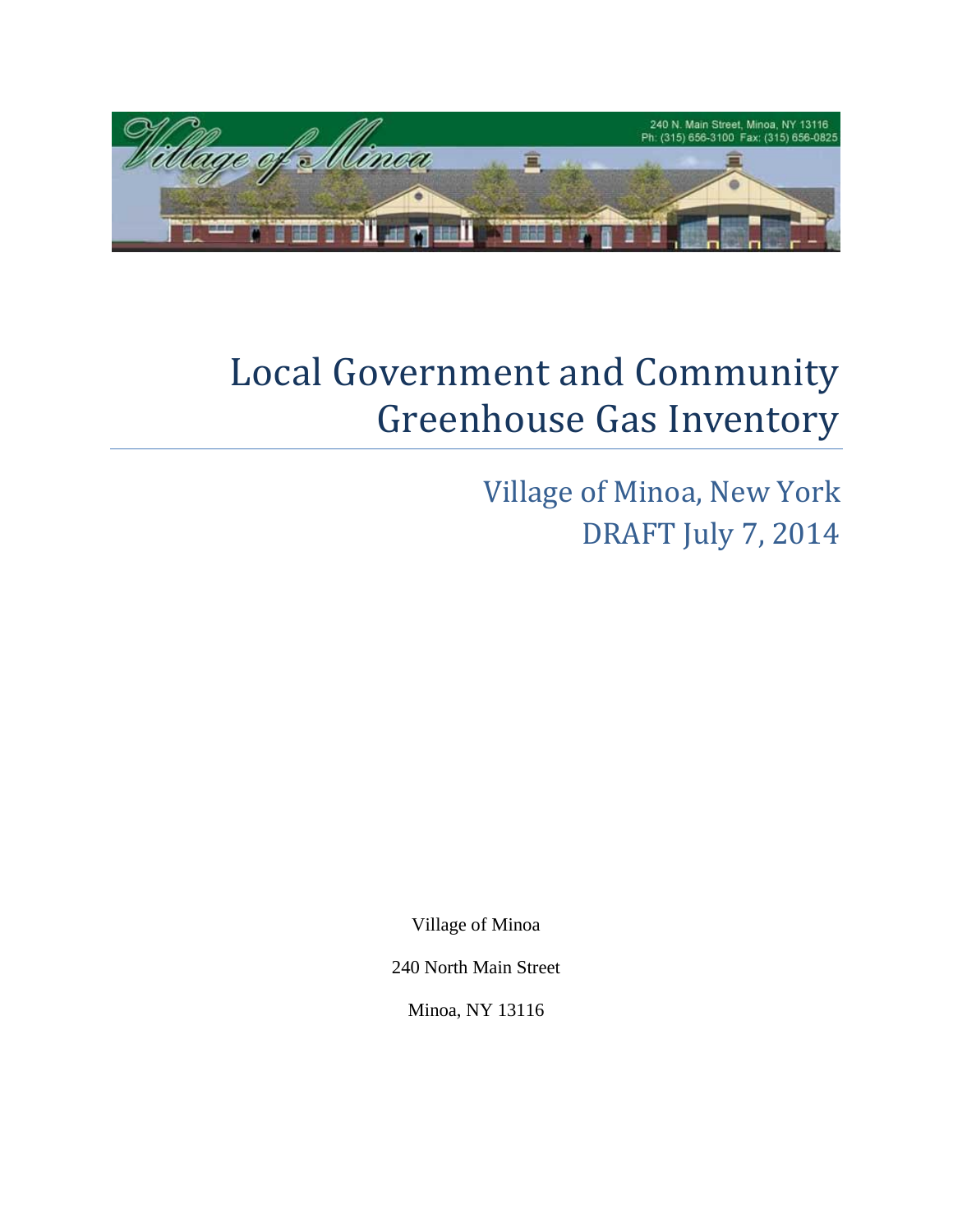## **Table of Contents**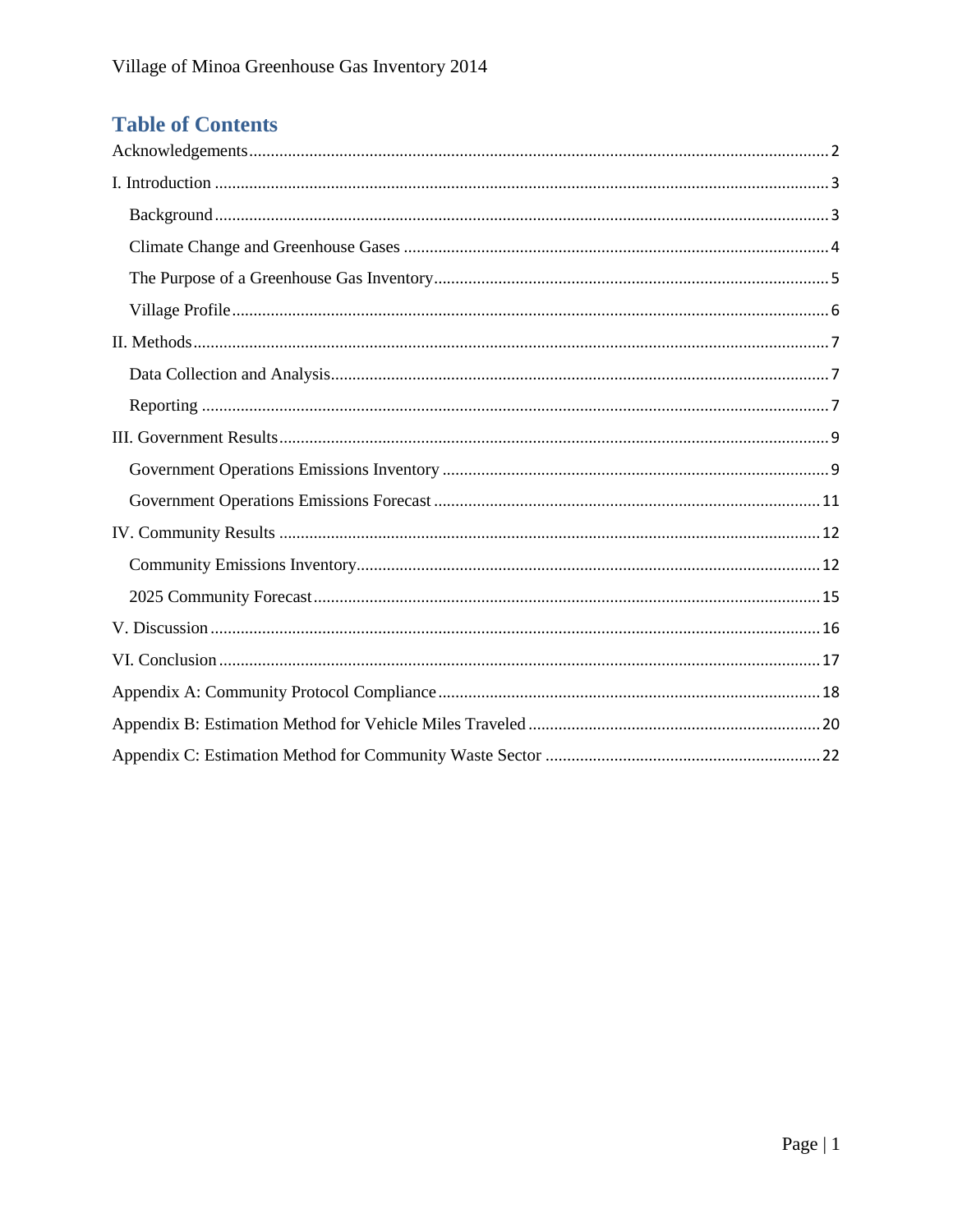## <span id="page-2-0"></span>**Acknowledgements**

The Village of Minoa would like to acknowledge the contributions made to this report by the following:

#### **Village of Minoa**

Barbara Sturick, Deputy Clerk/Treasurer

#### **ICLEI Local Governments for Sustainability**

**Central New York Regional Planning and Development Board** Chris Carrick, Energy Program Manager Amanda Sopchak, Planner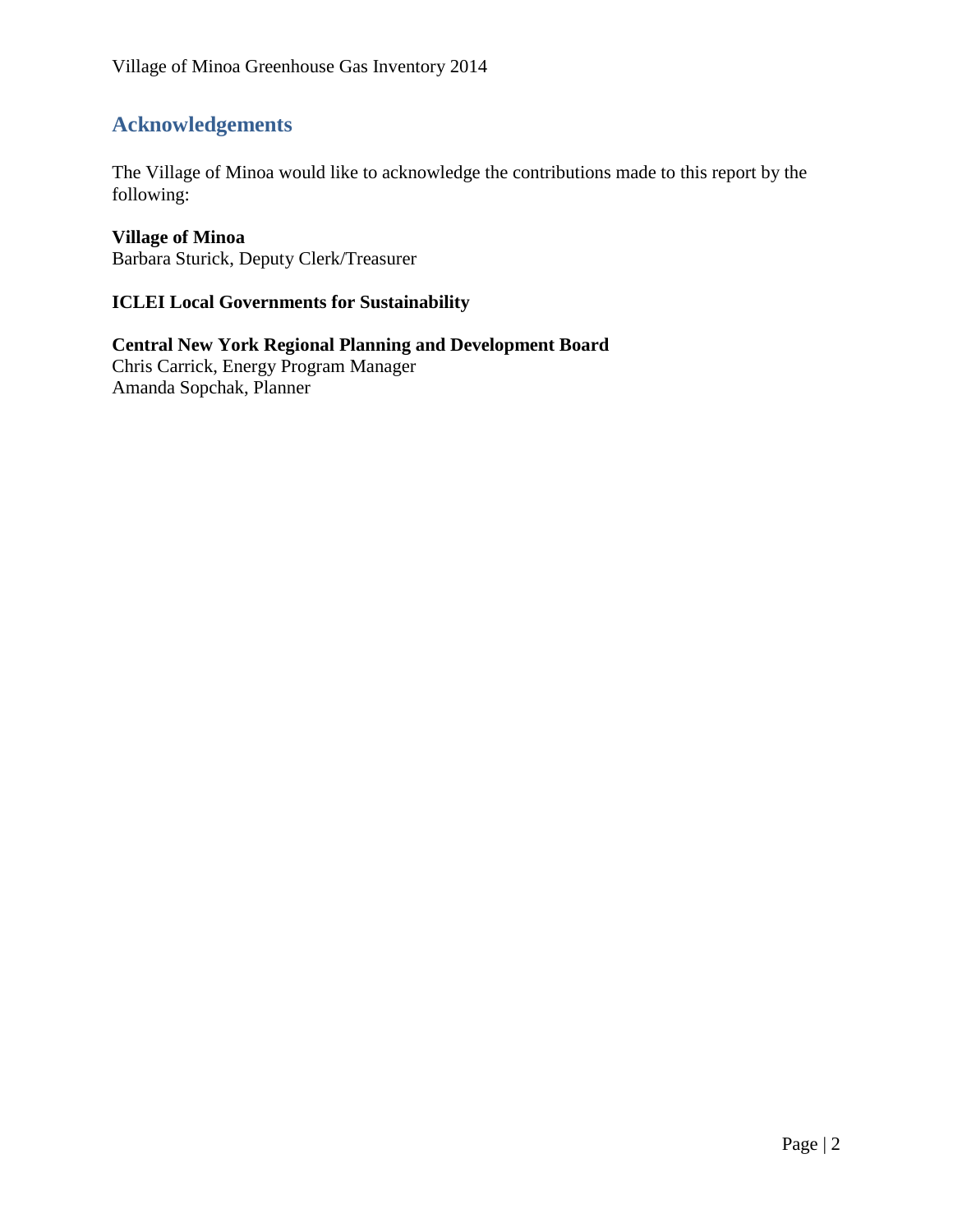## <span id="page-3-0"></span>**I. Introduction**

#### <span id="page-3-1"></span>**Background**

The Village of Minoa has adopted the Climate Smart Communities Pledge as a commitment to greenhouse gas (GHG) emission reduction and climate change mitigation. The Climate Smart Communities Program represents a partnership between New York State and local governments to reduce energy use and GHG emissions. Major steps involved in the program include:

- 1. Adopting the Climate Smart pledge
- 2. Compiling a GHG inventory
- 3. Developing a plan to reduce emissions (Climate Action Plan), and
- 4. Carrying out sustainable development projects.

ICLEI-Local Governments for Sustainability recommends a similar path to follow with 5 milestones (see Figure 1).

The first step in climate action planning is to compile a GHG inventory. A GHG emissions inventory is an audit of activities that contribute to the release of emissions. For this GHG inventory, energy use and waste generation information was gathered and methods of calculation explained in the Local Government Operations Protocol (LGOP) and the US Community Operations Protocol developed by ICLEI-Local Governments for Sustainability were utilized to generate emissions figures. Data for municipal and community-wide energy use and waste production were entered into ICLEI's Clean Air Climate Protection (CACP) software. The outputs were aggregated into metric tons of  $CO<sub>2</sub>$  equivalent, and emissions were delineated by sector, source, and scope. Data from the inventory will guide policy decisions and energy improvements, inform sustainability projects, and build public support for broader sustainability initiatives in the Village of Minoa.



**Figure 1: ICLEI-Local Governments for Sustainability's 5 Milestone Process**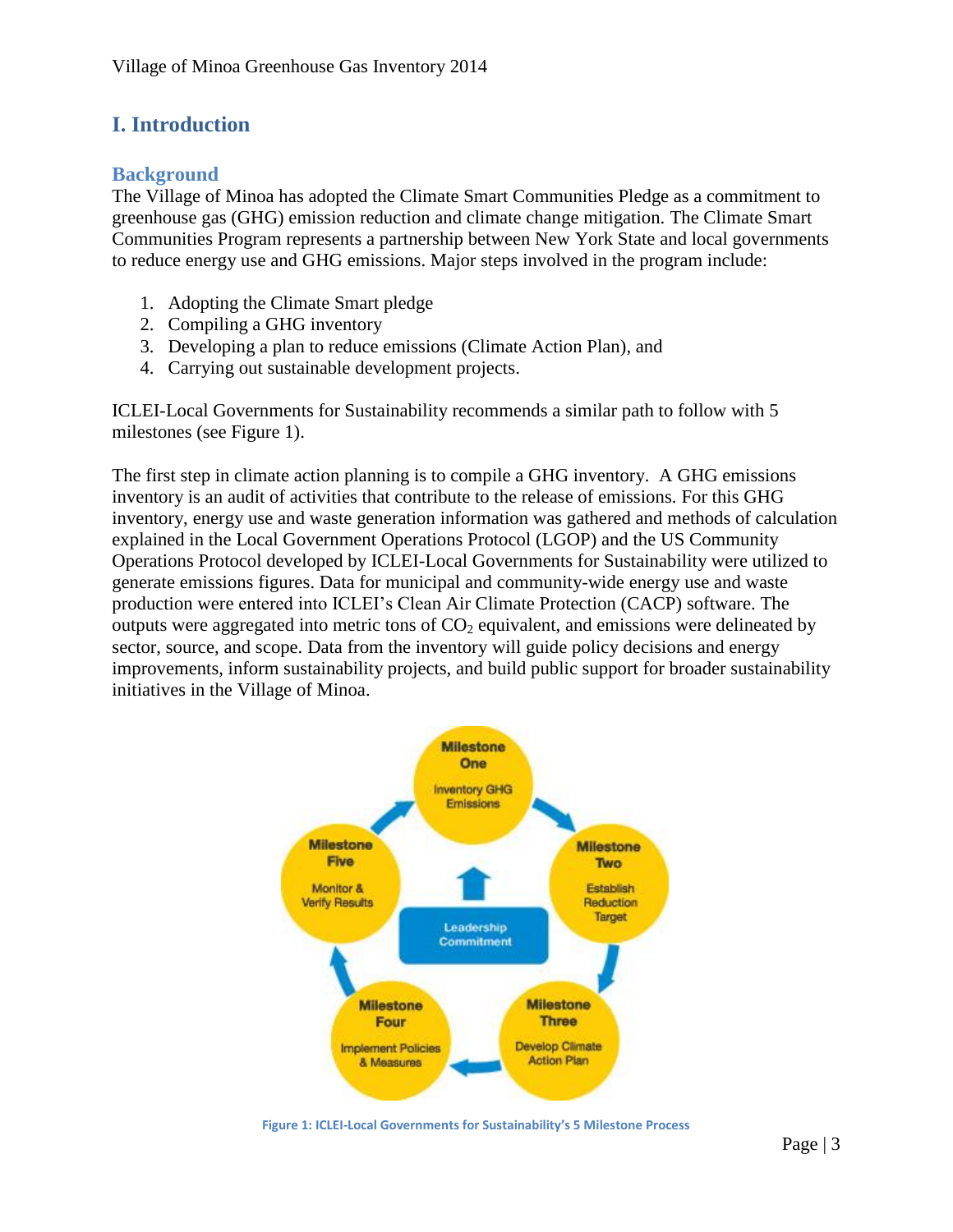#### <span id="page-4-0"></span>**Climate Change and Greenhouse Gases**

New York State outlined projected climate impacts and vulnerabilities during the 2011 ClimAid assessment.<sup>1</sup> The ClimAid report projects changes to ecosystems, with the increased presence of invasive species and shifts in tree composition, while water quality and quantity may also be impacted due to changes in precipitation. Furthermore, there may be beneficial economic impacts, such as a longer recreation season in the summer, and a longer growing season for the agricultural sector due to rising temperatures. Scientific evidence suggests that the impacts of global climate change will be different in various regions, and will include temperature shifts, sea level rise, and human health risks.

Climate change is increasingly recognized as a global concern. Scientists have documented changes to the Earth's climate including the rise in global average temperatures, as well as sea levels, during the last century. An international panel of leading climate scientists, the Intergovernmental Panel on Climate Change (IPCC), was formed in 1988 by the World Meteorological Organization and the United Nations Environment Programme to provide objective and up-todate information regarding the changing climate. In its 2007 Fourth Assessment Report, the IPCC states that there is **a greater than 95 percent chance that rising global** 



**Figure 1: The Greenhouse Effect**

**average temperatures, observed since 1750, are primarily a result of greenhouse gas (GHG)-emitting human activities.<sup>2</sup>**

The rising trend of human-generated GHG emissions is a global threat. The increased presence of these gases affects the warming of the planet by contributing to the natural greenhouse effect, which warms the atmosphere and makes the earth habitable for humans and other species (see Figure 2).<sup>3</sup> Mitigation of GHGs is occurring in all sectors as a means of reducing the impacts of this warming trend. However, scientific models predict that some effects of climate change are inevitable no matter how much mitigative action is taken now. Therefore, climate mitigation actions must be paired with adaptation measures in order to continue efforts to curb emissions contributions to global warming, while adapting communities so that they are able to withstand climate change impacts and maintain social, economic, and environmental resilience in the face of uncertainty. Climate adaptation can take shape through infrastructure assessments and emergency planning, as well as through educational efforts to raise public awareness about potential climate change impacts. In New York State, regional climate change impact and vulnerability assessments will likely increase moving forward, but many local governments

 $\overline{a}$ <sup>1</sup> NYS. 2011. ClimAid. [http://www.nyserda.ny.gov/Publications/Research-and-Development/Environmental/EMEP-](http://www.nyserda.ny.gov/Publications/Research-and-Development/Environmental/EMEP-Publications/Response-to-Climate-Change-in-New-York.aspx)[Publications/Response-to-Climate-Change-in-New-York.aspx](http://www.nyserda.ny.gov/Publications/Research-and-Development/Environmental/EMEP-Publications/Response-to-Climate-Change-in-New-York.aspx)

 $\frac{2}{3}$  NYS. 2011. ClimAid. [http://www.nyserda.ny.gov/Publications/Research-and-Development/Environmental/EMEP-](http://www.nyserda.ny.gov/Publications/Research-and-Development/Environmental/EMEP-Publications/Response-to-Climate-Change-in-New-York.aspx)[Publications/Response-to-Climate-Change-in-New-York.aspx](http://www.nyserda.ny.gov/Publications/Research-and-Development/Environmental/EMEP-Publications/Response-to-Climate-Change-in-New-York.aspx)

<sup>&</sup>lt;sup>3</sup> IPCC. 2013. Fifth Assessment Report. <http://ipcc.ch/report/ar5/>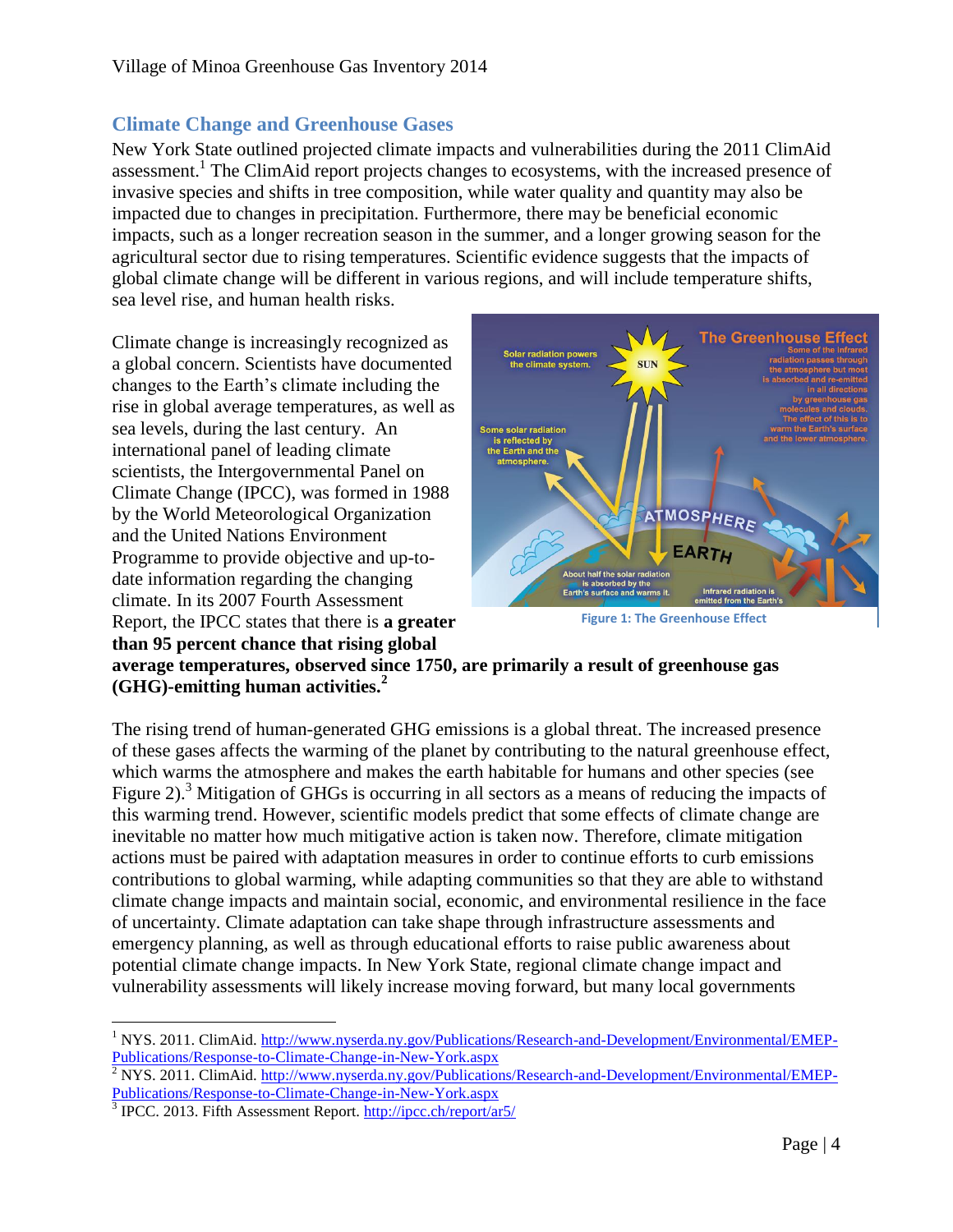across the nation are already taking action to lessen climate impacts through GHG reduction measures and climate adaptation planning.

As scientific evidence of climate change grows, the need for climate action and adaptation will also increase. The goal of building community resilience in order to protect the health and livelihood of residents, as well as natural systems, must serve as a motivating factor in the assessment of greenhouse gas contributions and effective sustainability planning.

#### <span id="page-5-0"></span>**The Purpose of a Greenhouse Gas Inventory**

Many local governments have decided to gain a detailed understanding of how their emissions and their community's emissions are related to climate change and have committed to reducing GHG emissions at the local level. Local governments exercise direct control over their own operations and can lead by example by reducing energy usage in municipal facilities, using alternative fuels for their fleets, and investing in renewable energy sources. Local governments can also influence community-wide activities that contribute to climate change by improving building codes and standards, providing cleaner transportation options, and educating members of the community about their choices as consumers. Each local government is unique with its own set of opportunities, challenges, and solutions, and therefore climate action needs to be tailored to each community at the local level.

Because local governments typically contribute less than ten percent of the total greenhouse gas emissions generated in a given community, ICLEI recommends developing both local government operations and community-wide greenhouse gas emissions inventories and reduction strategies. Before concerted management and reduction of greenhouse gas emissions can occur within our local governments and communities, local governments must undertake a careful measurement and analysis of all GHG sources. A GHG inventory should facilitate keen insight into the types and sources of GHG emissions within a local jurisdiction, and a GHG emissions forecast will project these emissions levels into the future, allowing for better planning and success in managing those emissions.

There are several major benefits for local governments that undertake emissions inventories:

- 1. **Fiscal benefits:** Developing climate and energy strategies can help your local government slash energy costs and save taxpayer dollars. Conducting a GHG emissions inventory will show you exactly where energy is being wasted and identify opportunities to become more efficient.
- 2. **Climate leadership:** By taking action now to address climate change, your local government and elected officials can be recognized for their leadership on climate and energy issues.
- 3. **Community benefits:** Measures to reduce GHG emissions and energy consumption typically have many co-benefits. They can improve air quality and public health, stimulate the local economy, create green jobs, and make communities more livable and walkable.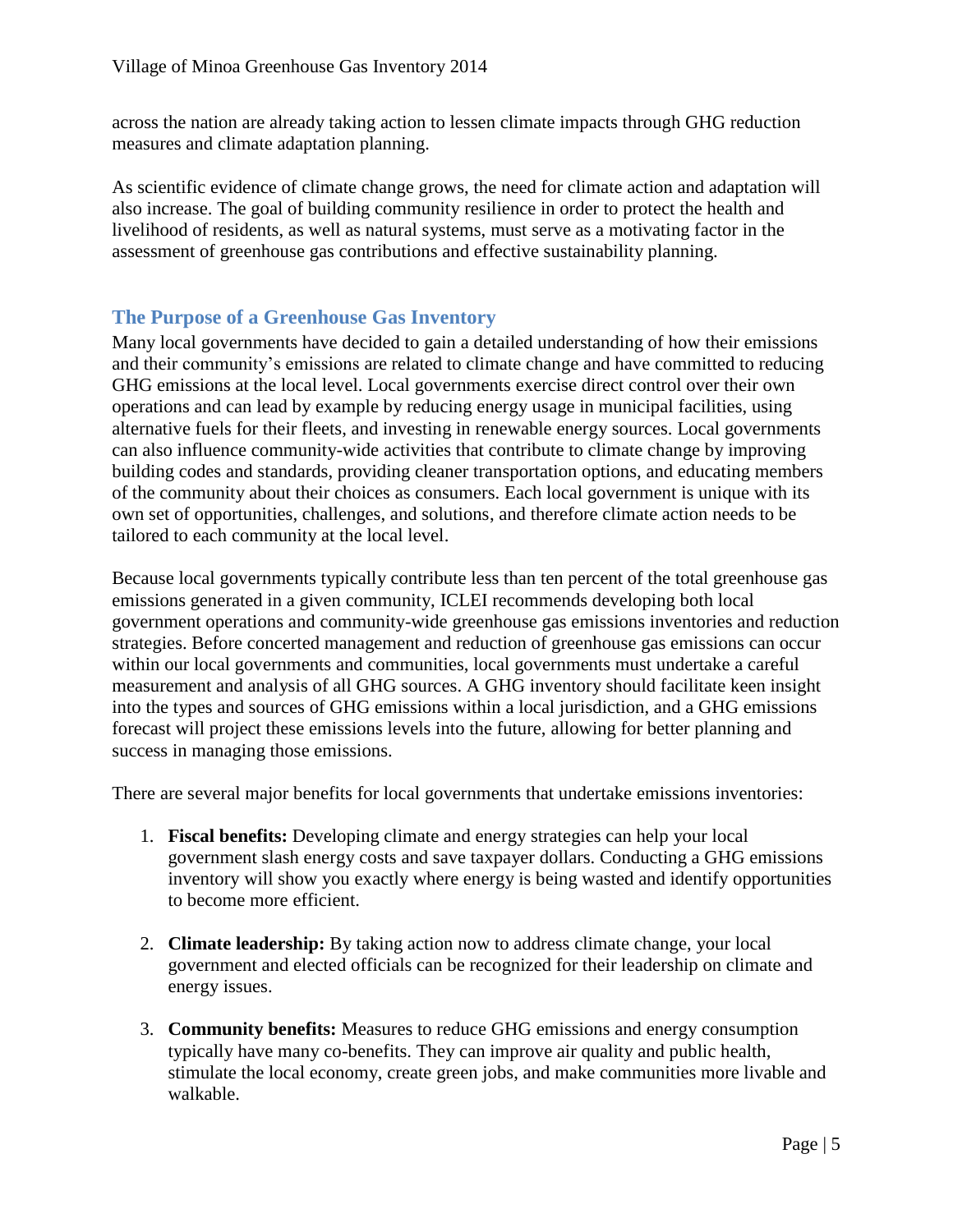4. **Regulatory preparedness:** Although the federal government has yet to produce legislation addressing GHG emissions, a variety of actions at the state and regional levels specifically impact local governments and planning agencies. Taking action now will help your jurisdiction prepare for any future legislative requirements and position your local government for successful compliance.

The Village of Minoa is becoming increasingly interested with sustainable initiatives, and in 2014 signed on with a team from the Central New York Regional Planning and Development Board to conduct a greenhouse gas inventory. Through this initiative, the Village hopes to monitor and audit their emissions in order to discover new ways to decrease their carbon footprint as well as incorporate sustainable alternatives into their Village planning.

#### <span id="page-6-0"></span>**Village Profile**

The Village of Minoa is located in the eastern suburbs of Onondaga County and within the Town of Manlius. The Village covers an area of 1.19 square miles, and roughly half of that area is used for residential purposes. According to the 2010 US Census, the Village has a population of about 3,449 residents, with 1,525 occupied housing units. Of the 1,525 occupied housing units, 1,135 units are owner-occupied with an average household size of 2.41 persons.

The Village provides its residents with many services through the following departments: Ambulance, Codes Enforcement, Court, DPW, Fire, Parks, Village Office, and Waste Water Treatment. Police services are provided by the Town of Manlius.



**Figure 3: Village of Minoa Map**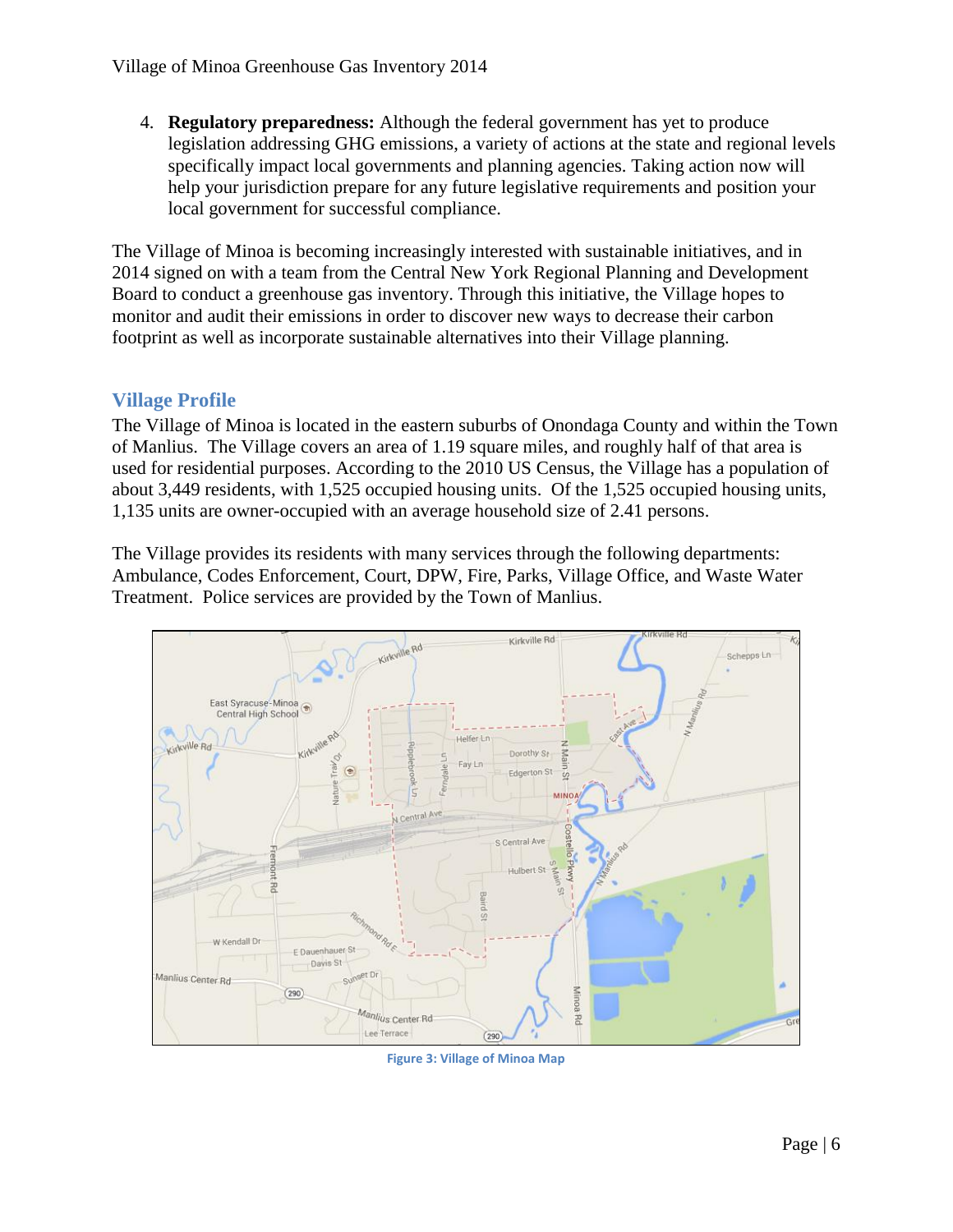## <span id="page-7-0"></span>**II. Methods**

#### <span id="page-7-1"></span>**Data Collection and Analysis**

Fuel and energy use data associated with GHG emissions were collected for community and municipal operations within the Village of Minoa for the baseline year 2010 following ICLEI-Local Governments for Sustainability's Local Government Operations Protocol (LGOP) and the US Community Operations Protocol. Emissions were also forecasted for the year 2025 for both government and community operations based on current and projected energy use trends and waste production trends. ICLEI's Clean Air Climate Protection (CACP) software was used to analyze energy use and convert information into emissions data, measured in metric tons of carbon dioxide equivalent (MTCO<sub>2</sub>e). The software streamlines the process of converting different sources, units, and varieties of emissions into comparable energy use and emissions figures.

#### <span id="page-7-2"></span>**Reporting**

The three most prevalent greenhouse gases, and therefore the focus of this analysis, are carbon dioxide  $(CO_2)$ , methane  $(CH_4)$  and nitrous oxide  $(N_2O)$ . The units used to discuss these gases in aggregate is carbon dioxide equivalent  $(CO_2e)$ , which is a conversion based on each gas' Global Warming Potential (GWP), or the impact of 1 unit of each gas in the atmosphere compared to 1 unit of  $CO<sub>2</sub>$  (see Table 1). Emissions measured in  $CO<sub>2</sub>e$  can be categorized in various ways, including by scope, sector, and source.

| <b>Greenhouse Gas (GHG)</b> | <b>Global Warming Potential</b><br>(GWP) |
|-----------------------------|------------------------------------------|
| Carbon Dioxide $(CO2)$      |                                          |
| Methane $(CH_4)$            | 21                                       |
| Nitrous Oxide $(N_2O)$      |                                          |

**Table 1: Global Warming Potential of Greenhouse Gases**

The scope distinction, which labels the emissions sources within a local government as either scope 1, 2, or 3, distinguishes between what is directly emitted (scope 1) and indirectly emitted (scopes 2 and 3) (see Table 2). Local governments inherently have more control over the emissions in scopes 1 and 2 due to the behavioral and often function-specific nature of scope 3 emissions sources, and therefore scope 3 emissions are optional to report in GHG inventories. However, governments and communities are increasingly accounting for all three scopes in their inventory analyses in an effort to conduct more comprehensive carbon footprint assessments.

It is important to use the scope distinction, rather than just an aggregate emissions total, when evaluating the local government GHG footprint because other government inventories (such as Onondaga County or New York State) will likely account for the same emissions. If scope distinctions are not made, then there is the potential for double-counting certain sources in these aggregated reporting formats (such as electricity consumed by the Village (scope 2) and the same electricity generated by plants in the State (scope 1)).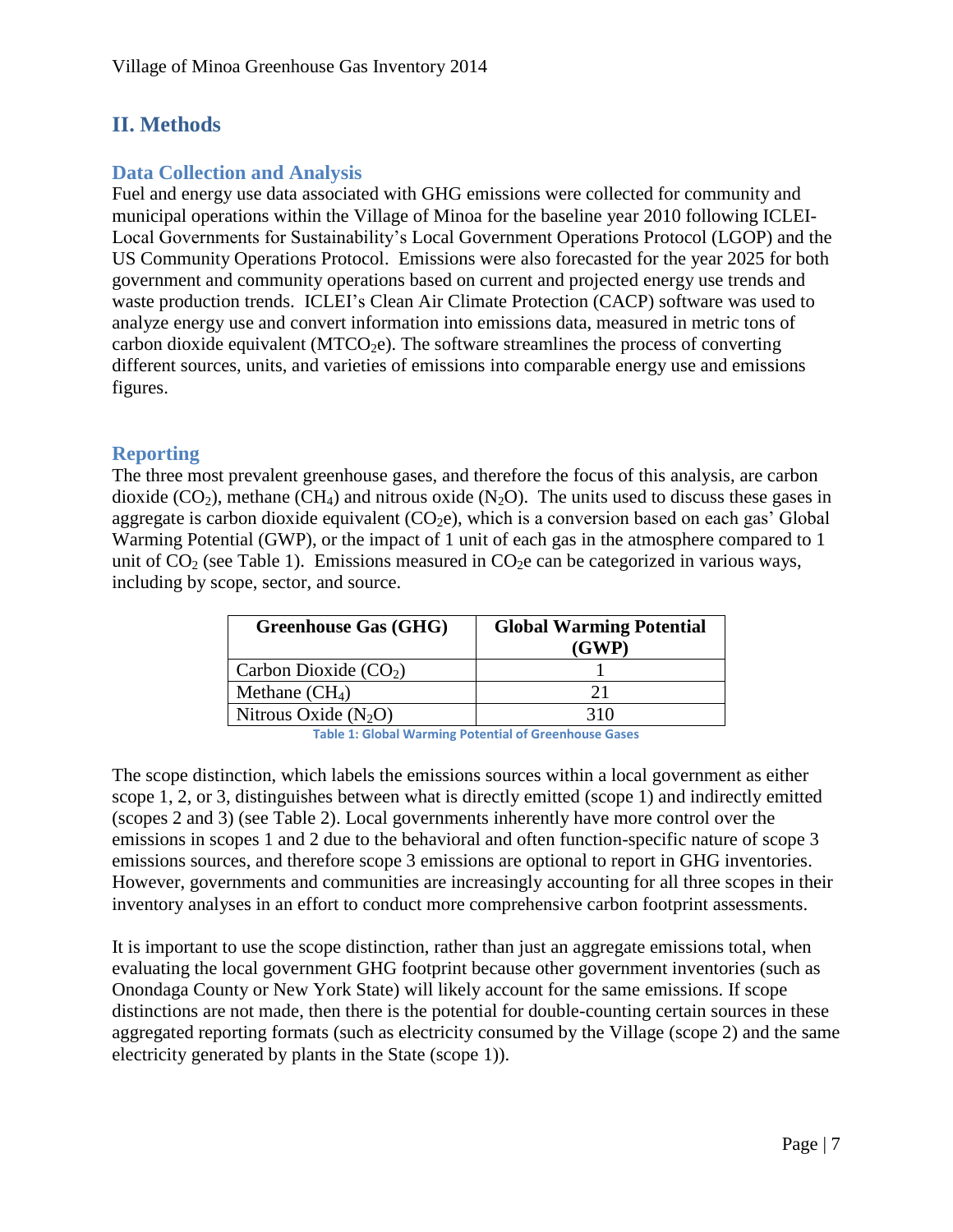| <b>Scope</b>          | <b>Emissions Activity</b>                                                   | <b>Examples</b>                                                                                                        |
|-----------------------|-----------------------------------------------------------------------------|------------------------------------------------------------------------------------------------------------------------|
|                       | All direct GHG emissions                                                    | Onsite governmental emissions, vehicle fleet<br>emissions, onsite commercial, residential, and<br>industrial emissions |
| $\mathcal{D}_{\cdot}$ | All indirect GHG gases related to<br>the consumption of purchased<br>energy | Emissions related to purchased steam, heating,<br>cooling, and electricity                                             |
| 3                     | All other indirect emissions not<br>included in Scope 2                     | Emissions from was tewater and solid was te processes,<br>employee commute, household waste, and<br>commercial waste   |

**Table 2: Emission Scope Distinctions**

Emissions data can also be reported by sector. Sectors are included or excluded in the boundaries of GHG inventories based on availability of data, relevance to emissions totals, and scale to which they can be changed. For example, if a municipality's wastewater is treated at a wastewater treatment facility that is located outside of the municipality's boundaries and is therefore not able to be changed by the municipality alone, facility emissions do not need to be included in the inventory).

Finally, emissions data can be reported by source. Electricity, natural gas, wood, and fuel oil would be sources of emissions within the "Residential Energy Use" or "Commercial Energy Use" sectors, while gasoline, diesel, and ethanol would be sources of emissions within the "Transportation" sector.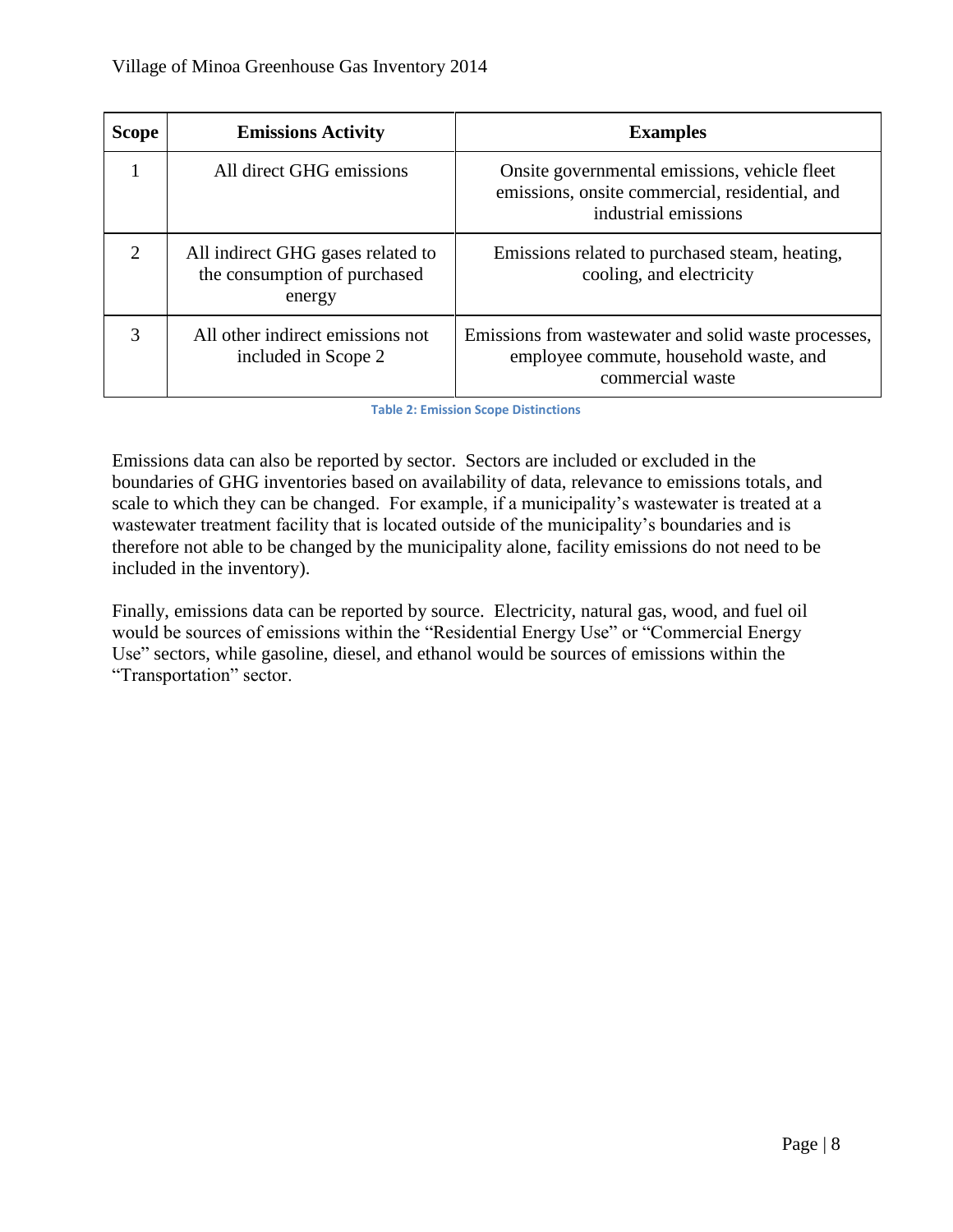## <span id="page-9-0"></span>**III. Government Results**

 $\overline{\phantom{a}}$ 

#### <span id="page-9-1"></span>**Government Operations Emissions Inventory**

In 2010, the Village of Minoa's government emissions totaled 558 MTCO<sub>2</sub>e. The largest source of government emissions in the Village of Minoa in 2010 was electricity, accounting for 228  $MTCO<sub>2</sub>e$ , or 41% of all community emissions. Natural gas and diesel were also large emitting sources, producing 164 MTCO<sub>2</sub>e (29%) and 98 MTCO<sub>2</sub>e (17%), respectively.



**Figure 4: 2010 Government Operations Emissions by Source**

Government emission sectors inventoried include: buildings and facilities, streetlights and traffic signals, wastewater treatment facilities, wastewater treatment processes,<sup>4</sup> and vehicle fleet. The buildings and facilities sector contributed to the largest percentage of emissions in the 2010 base year, accounting for 285 MTCO<sub>2</sub>e, or 51% of the government's total emissions. Vehicle fleet was the next highest emitting sector, producing  $157 \text{ MTCO}_2$ , or  $28\%$  of total municipal emissions, followed by the wastewater treatment facilities sector, which produced 80 MTCO<sub>2</sub>e, or 14% of total emissions, and the streetlights and traffic signals sector, which produced 27  $MTCO<sub>2</sub>e$ , or 5% of government emissions. The smallest emitting sector was the wastewater treatment process sector, which produced  $9 \text{ MTCO}_2$ e, or  $2\%$  of total community emissions.

<sup>&</sup>lt;sup>4</sup> Wastewater treatment facilities refers to the energy used by the facility during treatment, such as electricity or natural gas use, while wastewater treatment processes refers to emissions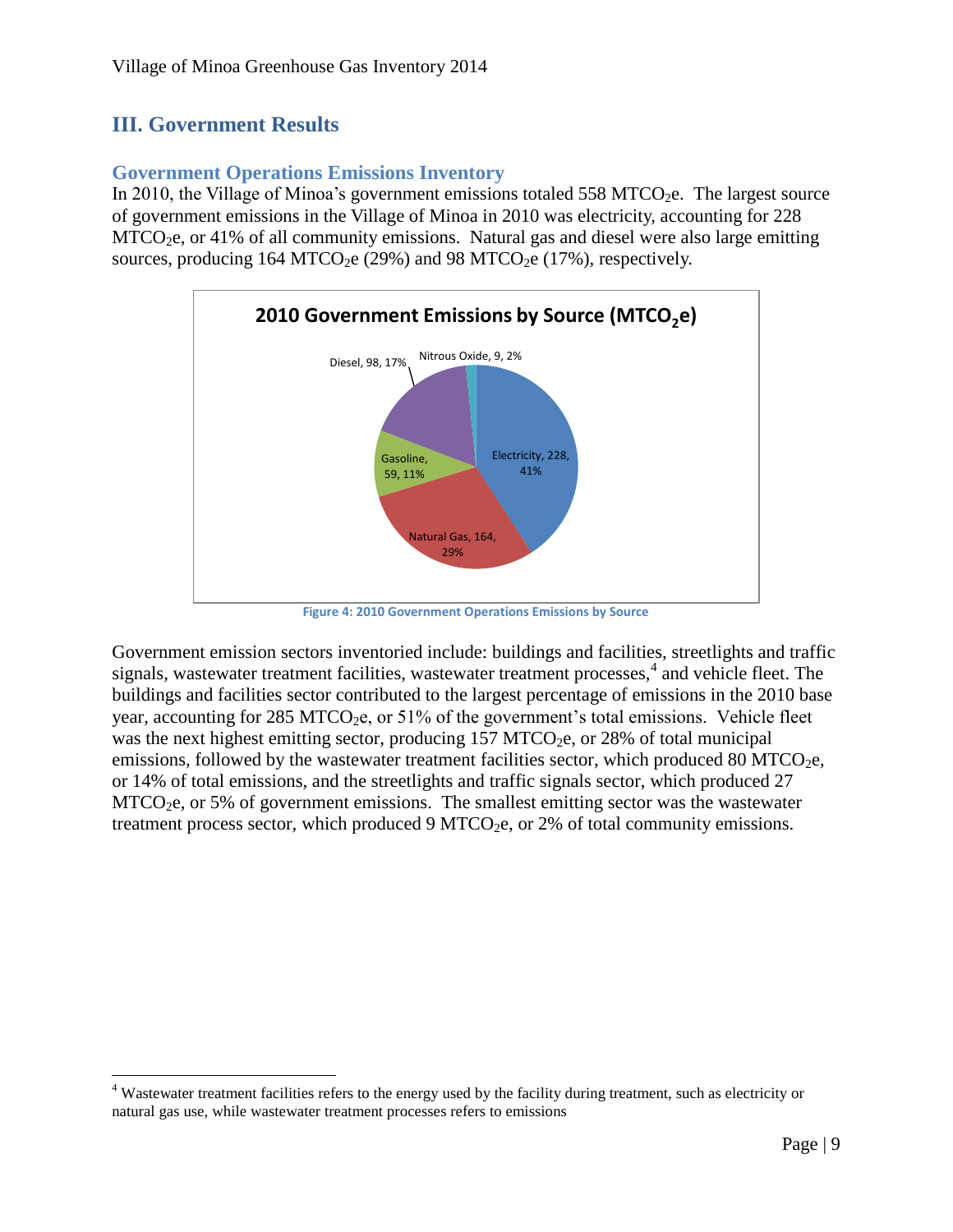

**Figure 5: 2010 Government Operations Emissions by Sector**

Energy use by sector in the government mimics emissions by sector in the government, with the buildings and facilities sector using the greatest amount of energy in 2010, using 5,251 million Btu (MMBtu) of energy, or 57% of the government's total energy use. The vehicle fleet sector consumed the next highest amount of energy, using 2,200 MMBtu, or 24% of total municipal energy use, followed by the wastewater treatment facilities sector, which consumed 1,285 MMBtu, or 14% of total energy used, and streetlights and traffic signals, which used 412 MMBtu, or 5% of total energy used by the government. The wastewater treatment process sector did not use any energy.



**Figure 6: 2010 Government Operations Energy Use by Sector**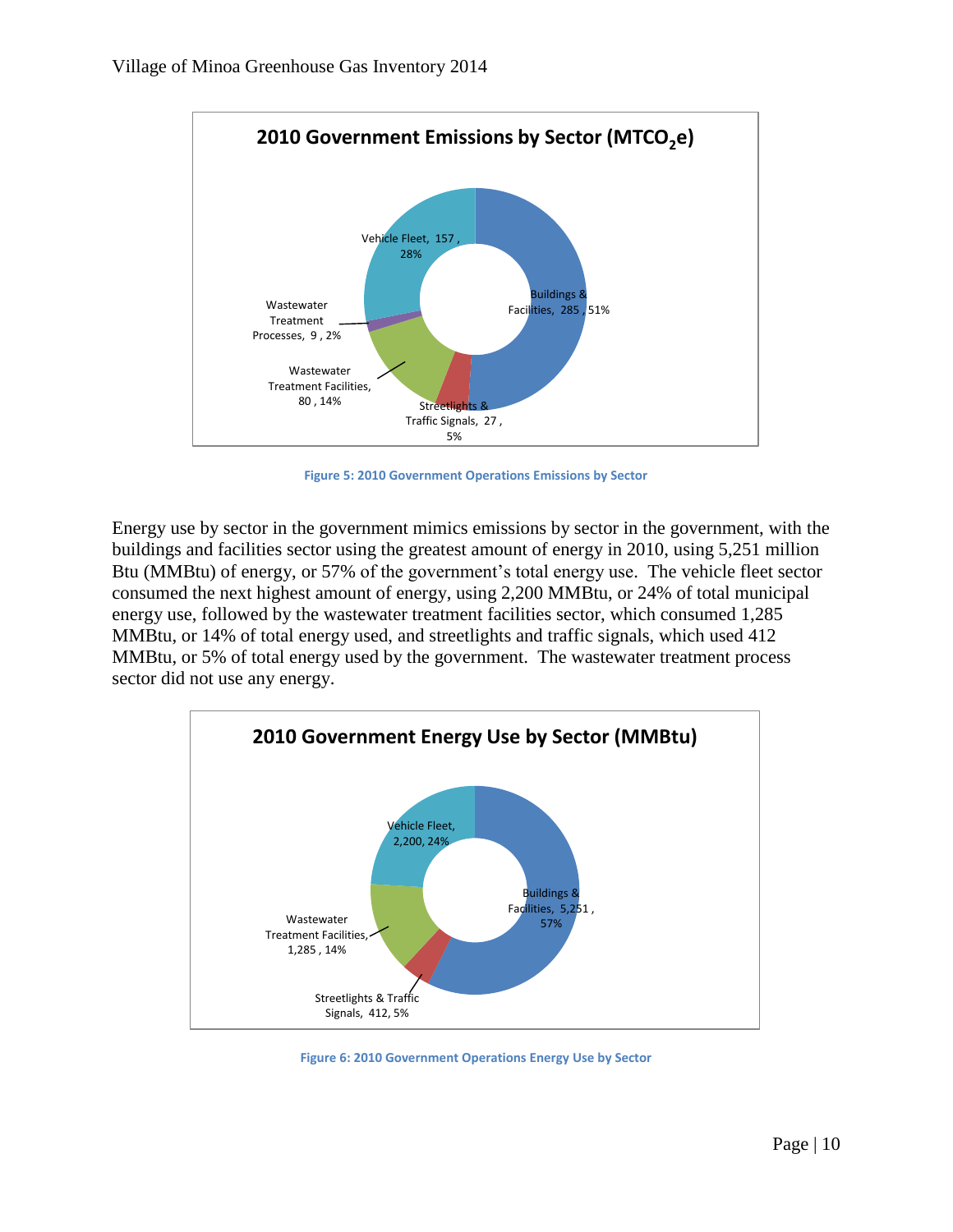Government emissions can also be broken down into scope. Scope 1 represents onsite emissions created and totaled 330 MTCO<sub>2</sub>e, or 59% of government emissions in 2010. Scope 2 represents off-site emissions created by energy used by the municipality and totaled 228 MTCO<sub>2</sub>e, or 41% of total government emissions in 2010. Scope 3 emissions were not inventoried for this report.



**Figure 5: 2010 Government Operations Emissions by Scope**

#### <span id="page-11-0"></span>**Government Operations Emissions Forecast**

The projected government greenhouse gas emissions for 2025 is 584 metric tons, which is 26 metric tons of  $CO<sub>2</sub>$  greater than the baseline year total, or a 4.6% increase in emissions. The projected forecast for 2025 government emissions is based on a single-rate population growth factor. Emissions are expected to increase in all sectors except the wastewater treatment process sector, which is projected to remain constant.<sup>5</sup>

 $\overline{\phantom{a}}$ <sup>5</sup> Wastewater treatment process emissions are projected to remain constant because they are so small that when multiplied by the single-rate population growth factor, the emissions increase only from 9 MTCO<sub>2</sub>e to 9.4 MTCO<sub>2</sub>e which still rounds to 9 MTCO<sub>2</sub>e.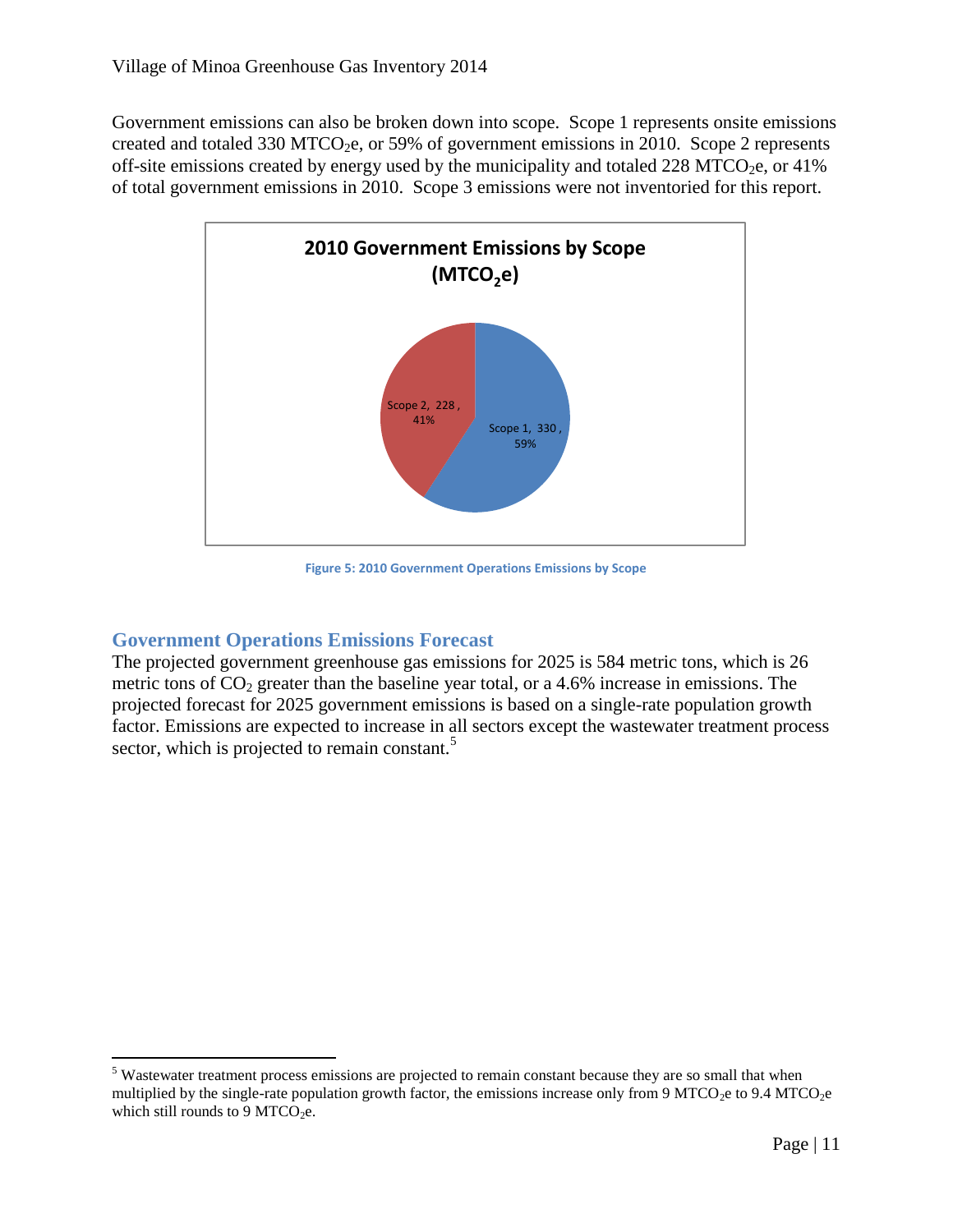

**Figure 8: Government Operations Emissions Forecast**

## <span id="page-12-0"></span>**IV. Community Results**

### <span id="page-12-1"></span>**Community Emissions Inventory**

In 2010, the Village of Minoa's community emissions totaled 12,907 MTCO<sub>2</sub>e. The largest source of community emissions in the Village of Minoa in 2010 was natural gas, accounting for 5,285 MTCO<sub>2</sub>e, or 41% of all community emissions. Electricity and gasoline were also large emitting sources, producing  $3,551$  MTCO<sub>2</sub>e  $(28%)$  and  $2,506$  MTCO<sub>2</sub>e  $(19%)$ , respectively.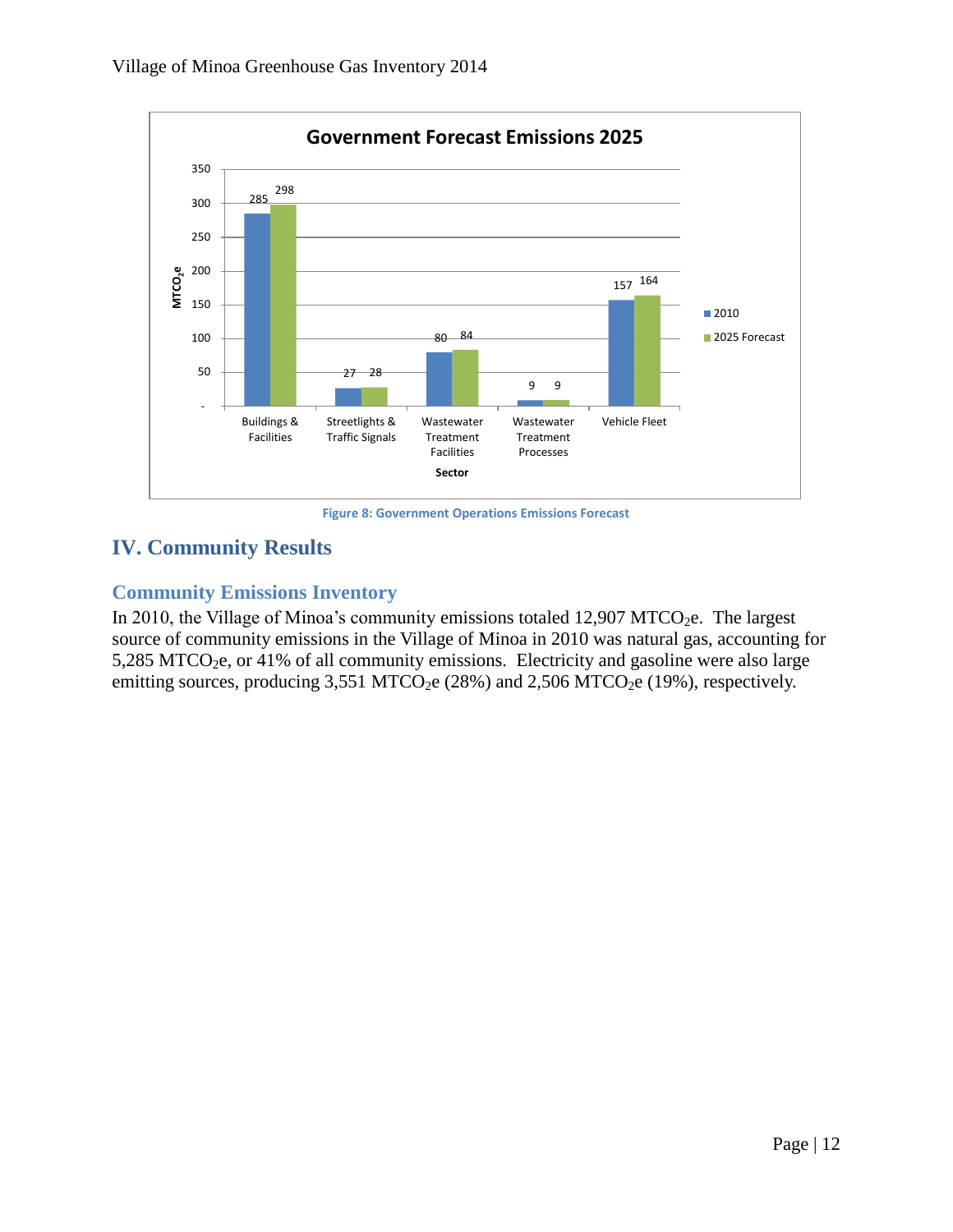

**Figure 9: 2010 Community Emissions by Source**

Community emission sectors inventoried include: residential energy use, commercial energy use, transportation, and solid waste. The residential energy use sector contributed to the largest percentage of emissions in the 2010 base year, accounting for  $6,709$  MTCO<sub>2</sub>e, or 52% of the community's total emissions. Transportation was the next highest emitting sector, producing  $3,079$  MTCO<sub>2</sub>e, or 24% of total community emissions, followed by the commercial energy use sector, which produced  $2,627$  MTCO<sub>2</sub>e, or 20% of total emissions. The smallest emitting sector was solid waste, which produced  $492$  MTCO<sub>2</sub>e, or  $4%$  of total community emissions.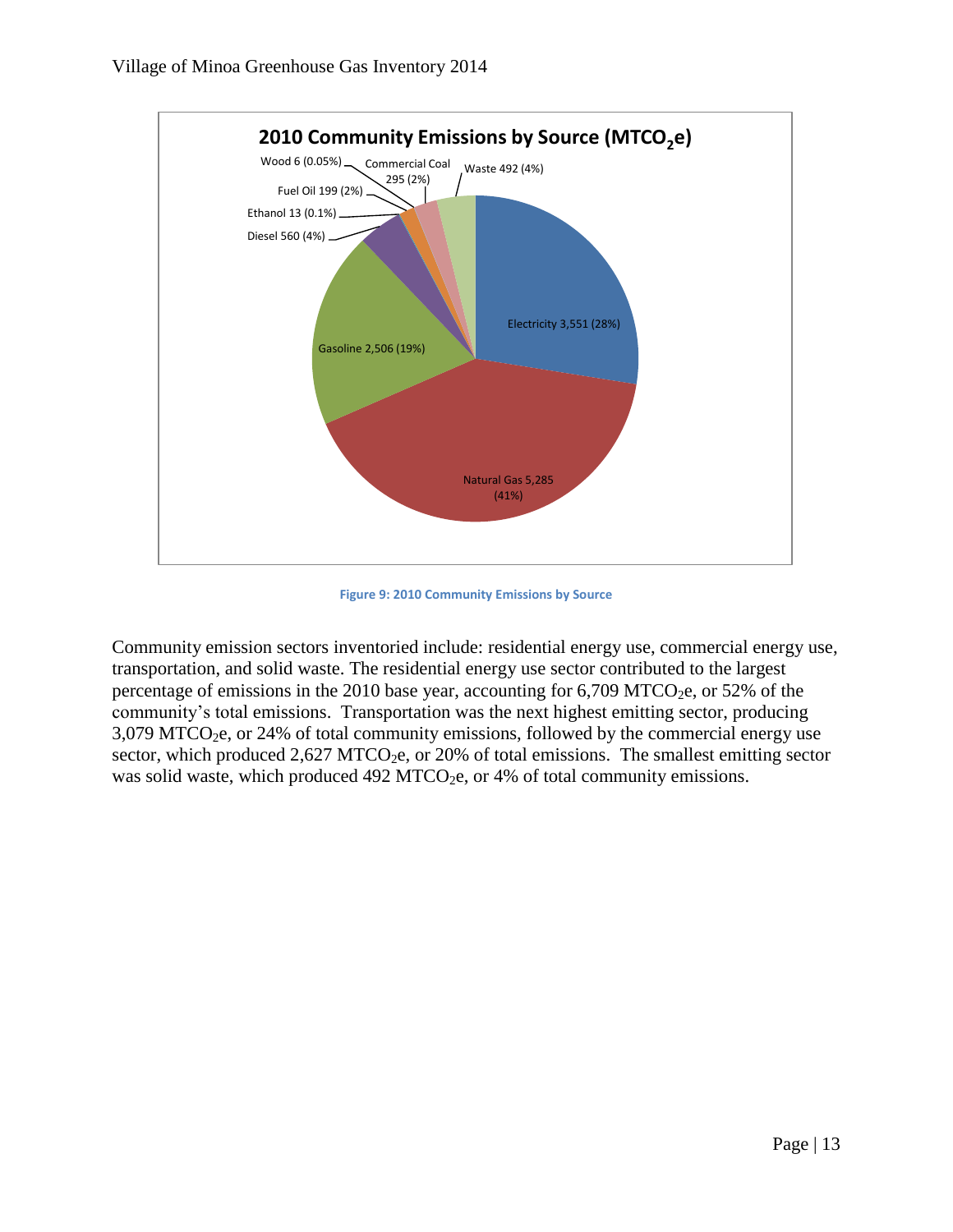

**Figure 10: 2010 Community Emissions by Sector**

Energy use by sector in the community mimics emissions by sector in the community, with the residential energy use sector using the greatest amount of energy in 2010, using 115,997 million Btu (MMBtu) of energy, or 57% of the community's total energy use. Transportation consumed the next highest amount of energy, using 45,627 MMBtu, or 22% of total community energy use, followed by the commercial energy use sector, which consumed 43,405 MMBtu, or 21% of total energy used. The solid waste sector did not use any energy.



**Figure 11: 2010 Community Energy Use by Sector**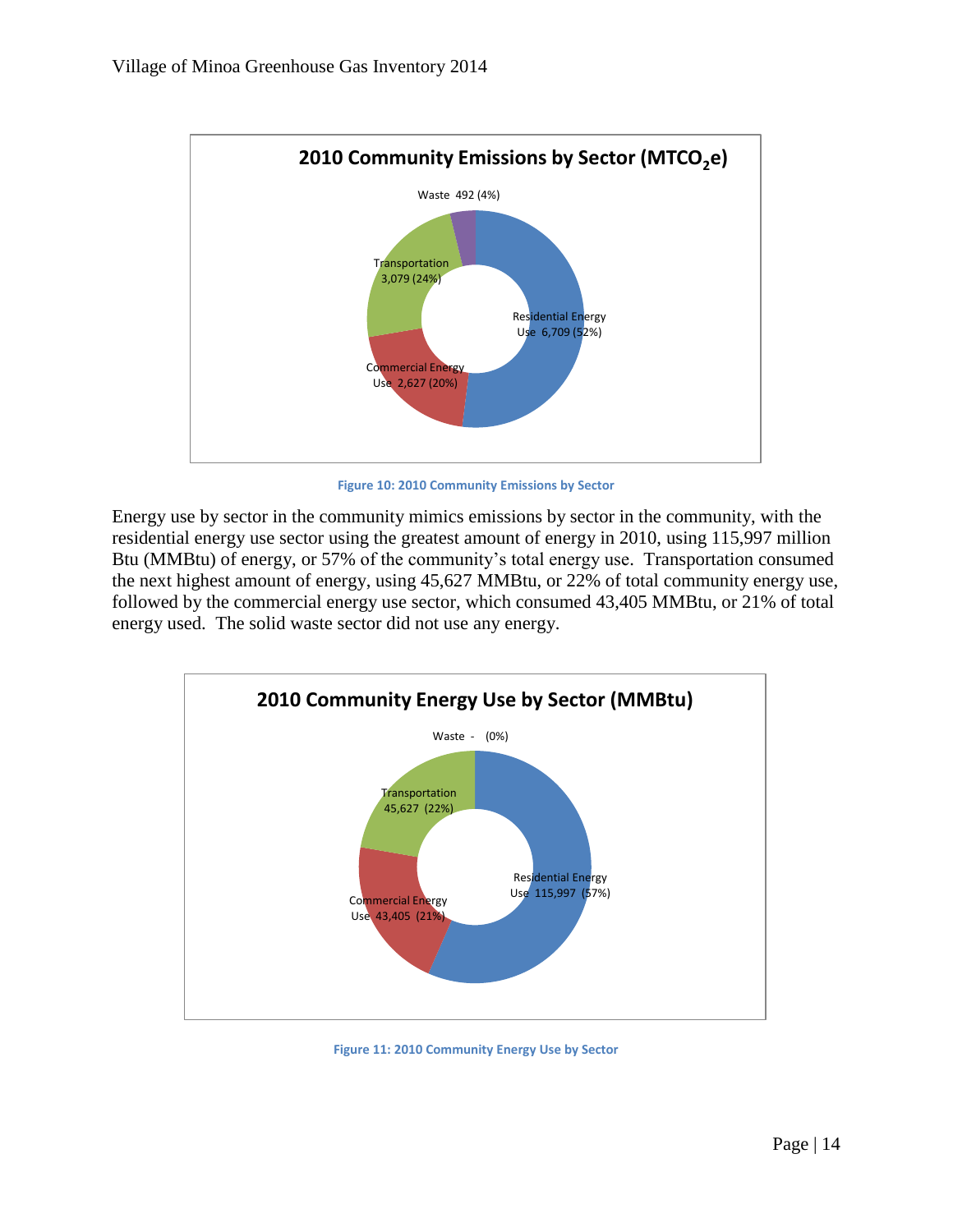#### <span id="page-15-0"></span>**2025 Community Forecast**

Community emissions in the Village of Minoa are forecasted to total 13,237 MTCO<sub>2</sub>e in 2025, a 2.6% increase from the 2010 baseline year, with decreases in emissions from the residential energy use and transportation sectors and increases in emissions from the commercial energy use and waste sectors compared to the 2010 baseline year. This forecast takes into consideration local and statewide energy use and waste production trends. Figure 14 compares emissions data by sector for the 2010 baseline year and the 2025 forecast year.



**Figure 12: Community Emissions Forecast**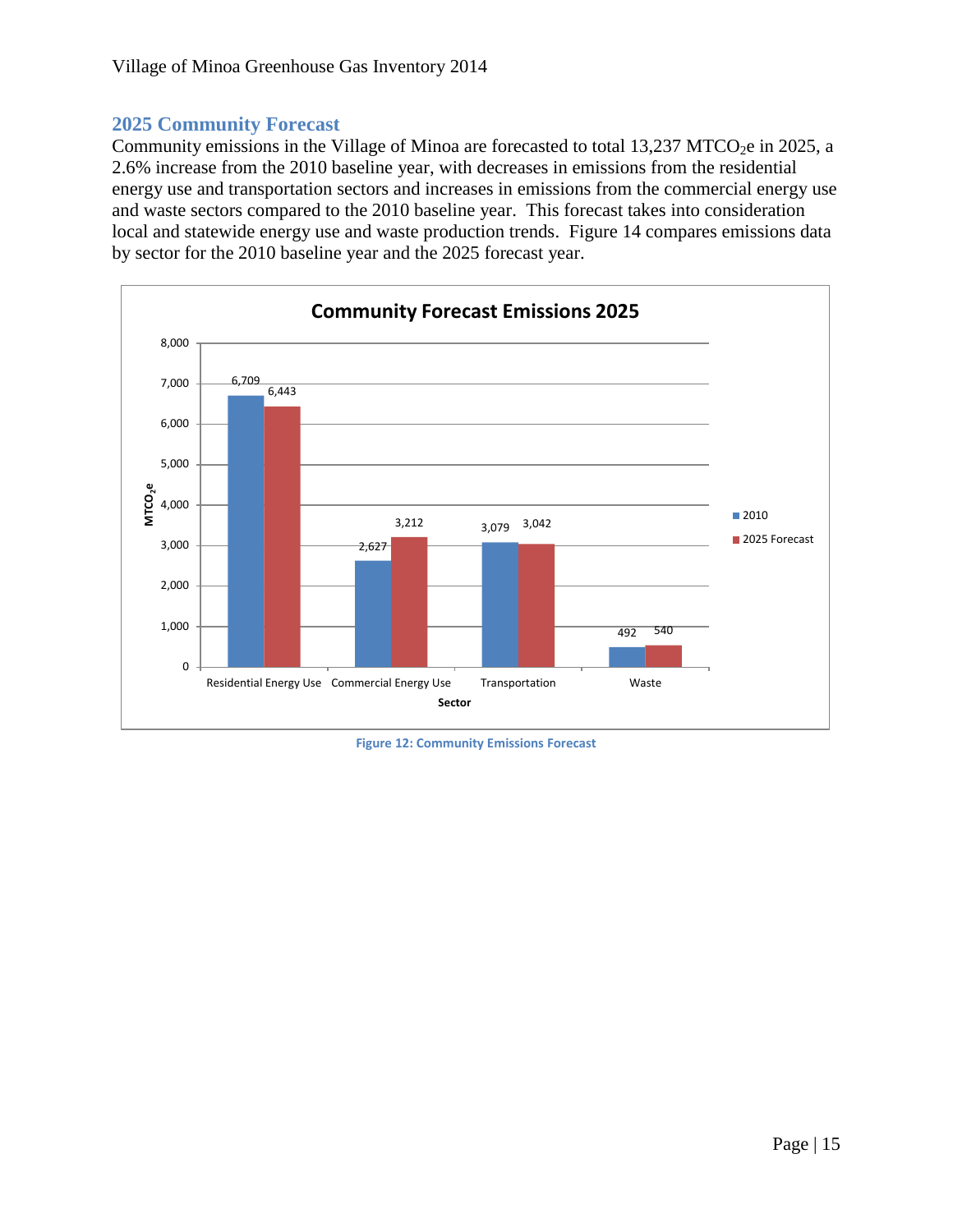## <span id="page-16-0"></span>**V. Discussion**

For this study a scope distinction was important because it isolated emissions information into categories that can be addressed with different means and tools. Direct emissions can be linked back to specific fuel types, whereas indirect emissions from the consumption of electricity are more difficult to quantify. Indirect scope 2 and, to a greater degree, scope 3 emissions have lower potentials to be affected by local policy initiatives. The majority of government emissions for Minoa were scope 1 emissions, and thus should garner the most attention when mitigation plans are considered.

The greenhouse gas inventory and forecast is the first milestone in climate action planning, to be followed by developing a reduction goal and then creation of a climate action plan. The reduction goal and climate action plan should take scope differences into account. Sector and source analyses are also important because they will indicate more specifically where emissions are derived from, and because the scope distinction does not apply to community generated emissions which represent the majority of emissions within a municipality.

The data indicated that the greatest percentage of government emissions came from the buildings and facilities sector in 2010, which is projected to remain the highest emitting source in 2025 as well. The results also indicate that the largest percentage of community emissions came from residential energy use and transportation for 2010, and the residential energy use and commercial energy use sectors are forecasted to be the largest emitting sectors by 2025. These sectors should be targeted in the Village's future Climate Action Plan so that energy use from these sectors can be reduced, therefore lowering both energy costs and GHG emissions.

The boundaries of this study did not include several considerable sources of emissions, including, but not limited to: employee commute, and waste generated by government operations. These sources were left out due to lack of clarity in data and low potential for influence. This does not diminish the potential for these sectors to be included in future emissions inventories.

This study is the first of its kind for the Village of Minoa. Several other CNY municipalities have undergone inventories, proving that climate mitigation requires local participation. Local participation will no doubt reflect the character and capacity of the particular municipality and should be in accordance with a comprehensive plan. Moving forward, institutionalizing data collection is also important in order to broaden the boundaries of the inventory, streamline further studies, and provide more comprehensive sets. Local participation can continue to be aided with efforts from regional support, including the CNY RPDB, Onondaga County, NYS DEC, and the EPA.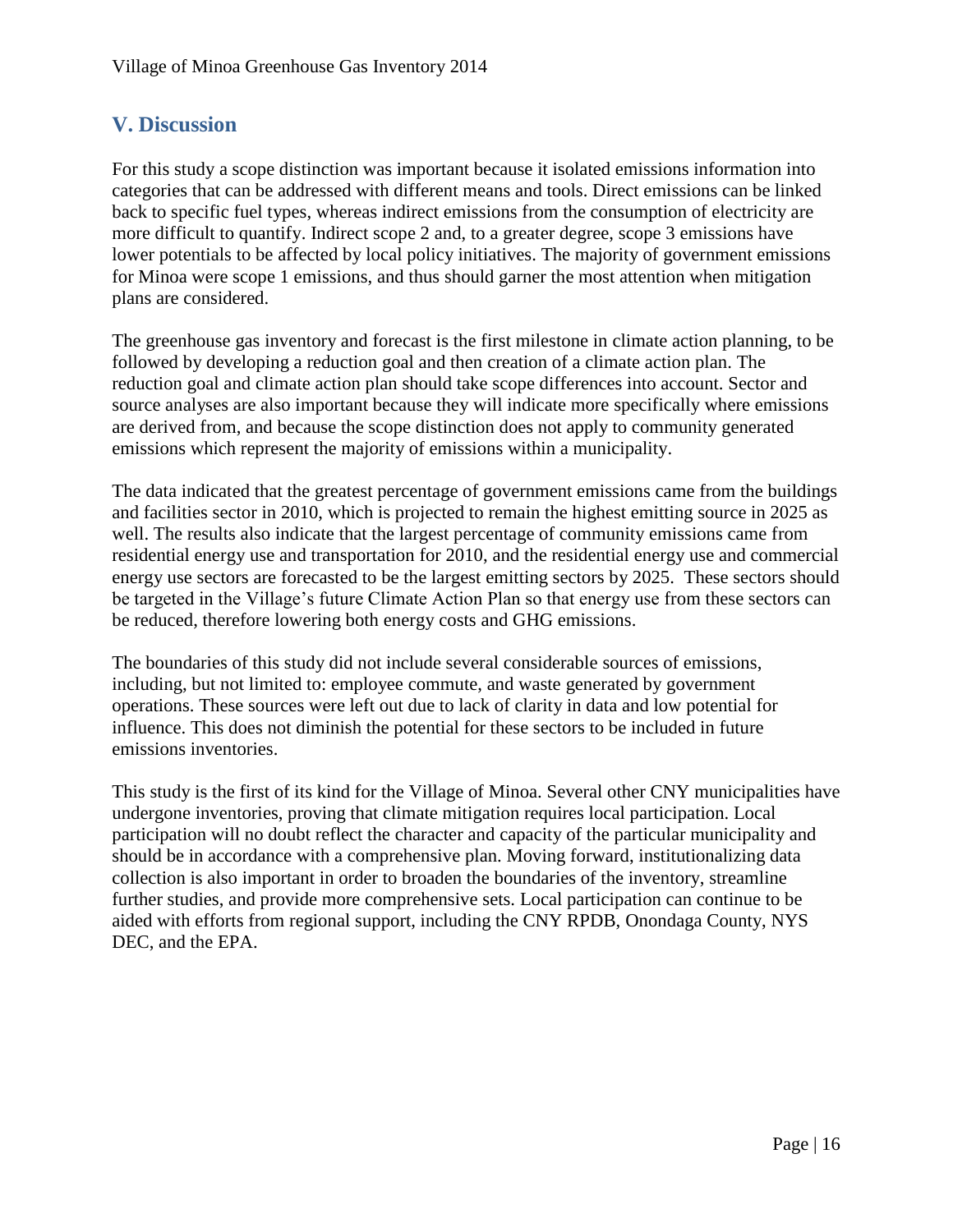#### <span id="page-17-0"></span>**VI. Conclusion**

As a Climate Smart Community, the Village of Minoa has partnered with state and local agencies to combat climate change and pledge to reduce greenhouse gas emissions. The first milestone for meeting climate mitigation goals, according to ICLEI-Local Governments for Sustainability, is to conduct a baseline emissions inventory and forecast. This study was the first attempt to comprehensively quantify these emissions for the Village. It will provide a benchmark for planning purposes with the goal of setting an emissions reduction target and developing a Climate Action Plan.

Emissions for the Village of Minoa in the 2010 baseline year totaled  $13,465$  MTCO<sub>2</sub>e for all activity covered in this inventory, 558 MTCO<sub>2</sub>e  $(4.1\%)$  of which was from government activity and 12,907 MTCO<sub>2</sub>e (95.9%) of which was from community-wide activity. The majority of government emissions came from scope 1 sources that are easiest to influence through planning initiatives. Although a considerable proportion came from the community, which is outside direct governmental control, the local government can take steps to reduce their energy use and GHG emissions to serve as an example to the community. The local government can also provide information and assistance to community members to encourage them to take related actions.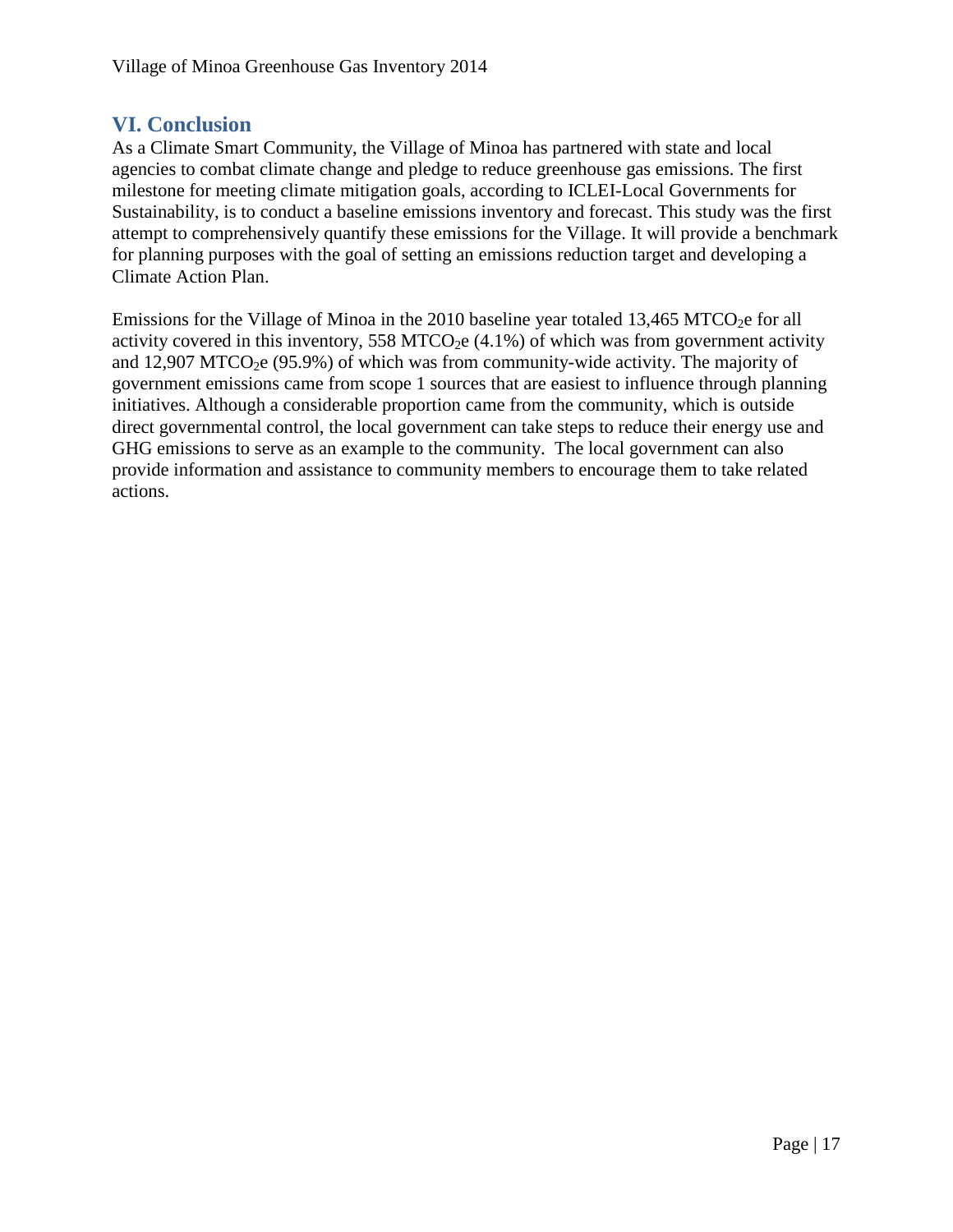## <span id="page-18-0"></span>**Appendix A: Community Protocol Compliance**

ICLEI protocol‐compliant inventories must include a table illustrating included and excluded emissions sources and activities, along with final emissions figures. The table below depicts the included and excluded emissions sources and activities and final emissions figures for this inventory and uses ICLEI's notation keys found in the U.S. Community Protocol, Appendix B.

|                                                                                                                                             |                     |                          |                                                                                                                        |                                                                                                                     |                        | IE- Included Elsewhere                  | SI- Local government significant influence |                                                |
|---------------------------------------------------------------------------------------------------------------------------------------------|---------------------|--------------------------|------------------------------------------------------------------------------------------------------------------------|---------------------------------------------------------------------------------------------------------------------|------------------------|-----------------------------------------|--------------------------------------------|------------------------------------------------|
| Emissions Report Summary Table (2010 baseline year)                                                                                         |                     |                          |                                                                                                                        |                                                                                                                     |                        | NE-Not estimated                        | CA- community-wide activities              |                                                |
| Include estimates of emissions associated with the 5 basic emissions generating activities                                                  |                     |                          |                                                                                                                        |                                                                                                                     |                        | NA- not applicable<br>NO- not occurring |                                            |                                                |
|                                                                                                                                             |                     |                          |                                                                                                                        |                                                                                                                     |                        |                                         |                                            |                                                |
|                                                                                                                                             |                     |                          |                                                                                                                        |                                                                                                                     |                        |                                         |                                            |                                                |
| <b>Emissions Type</b>                                                                                                                       |                     |                          | Source or Activity Activity Data Emissions Factor & Source Accounting Method Included (SI, CAExcluded (IE, NA, NO, NE) |                                                                                                                     |                        |                                         |                                            | Emissions (MTCO2e) Notes/Explanations/Comments |
|                                                                                                                                             |                     |                          |                                                                                                                        |                                                                                                                     |                        |                                         |                                            |                                                |
| <b>Ruill</b> Fr                                                                                                                             |                     |                          | 53.02 kg CO <sub>2</sub> /MMBtu; 1 g                                                                                   |                                                                                                                     |                        |                                         |                                            |                                                |
| Use of fuel in residential stationary combustion (nat. gas- MMBtu)                                                                          | source and activity | 80,911 (MRR)             | CH4/MMBtu; 0.1 g N2O/MMBtu;<br>EPA Mandatory Reporting Rule<br>Averaged distillate fuel oil #1, 2,4                    | Collected data from<br>National Grid and put into<br>CACP                                                           | CA                     |                                         | 4.301                                      |                                                |
|                                                                                                                                             |                     |                          | EF= 74.5 kg CO <sub>2</sub> /MMBtu; LPG=<br>62.98 kg CO <sub>2</sub> /MMBtu; EPA                                       | Used ICLET's US<br>Community Protocol<br>Appendix C (Built                                                          |                        |                                         |                                            |                                                |
| Use of fuel in residential stationary combustion (fuel oil, wood, LPG- MMBtu)                                                               | source and activity |                          | 3,946 Mandatory Reporting Rule (MRR)<br>53.02 kg CO <sub>2</sub> /MMBtu; 1 g                                           | Environment), BE 1.2                                                                                                | CA                     |                                         | 337                                        |                                                |
| Use of fuel in commercial stationary combustion (nat. gas- MMBtu) source and activity                                                       |                     | 18,511 (MRR)             | CH4/MMBtu; 0.1 g N2O/MMBtu;<br>EPA Mandatory Reporting Rule                                                            | Collected data from<br>National Grid and put into<br>CACP                                                           | CA                     |                                         | 984                                        |                                                |
|                                                                                                                                             |                     |                          | Coal/coke mixed commercial<br>sector= 93.4 kg CO <sub>2</sub> /MMBtu;                                                  |                                                                                                                     |                        |                                         |                                            |                                                |
|                                                                                                                                             |                     |                          | Averaged distillate fuel oil #1, 2.4<br>EFs= 74.5 kg CO <sub>2</sub> /MMBtu; LPG=                                      | Lised ICI FI's LIS<br>Community Protocol                                                                            |                        |                                         |                                            |                                                |
| Use of commercial stationary combustion (fuel- MMBtu)                                                                                       | ource and activity  |                          | 62.98 kg CO <sub>2</sub> /MMBtu; EPA<br>2,644 Mandatory Reporting Rule (MRR)<br>53.02 kg CO-/MMBtu: 1 g                | Appendix C (Built<br>Environment), BE 1.3                                                                           | CA                     |                                         | 163                                        |                                                |
|                                                                                                                                             |                     |                          | CH4/MMBtu; 0.1 g N2O/MMBtu<br>EPA Mandatory Reporting Rule                                                             |                                                                                                                     |                        |                                         |                                            |                                                |
| Industrial Stationary combustion sources (nat. gas- MMBtu)                                                                                  | source and activity | <b>N/A</b>               | (MRR)                                                                                                                  |                                                                                                                     | <b>NA</b>              |                                         |                                            |                                                |
| Industrial Stationary combustion sources (fuel- MMBtu) source and activity                                                                  |                     | <b>N/A</b>               |                                                                                                                        |                                                                                                                     | <b>NA</b>              |                                         |                                            |                                                |
|                                                                                                                                             |                     |                          |                                                                                                                        |                                                                                                                     |                        |                                         |                                            |                                                |
|                                                                                                                                             |                     |                          |                                                                                                                        |                                                                                                                     |                        |                                         |                                            |                                                |
| Electricity                                                                                                                                 |                     |                          |                                                                                                                        |                                                                                                                     |                        |                                         |                                            |                                                |
|                                                                                                                                             |                     |                          |                                                                                                                        |                                                                                                                     |                        |                                         |                                            |                                                |
|                                                                                                                                             |                     |                          |                                                                                                                        |                                                                                                                     |                        |                                         |                                            |                                                |
| Power generation (natural gas use- therm                                                                                                    |                     | <b>N/A</b>               |                                                                                                                        | Collected data from<br>National Grid and put into                                                                   |                        |                                         |                                            |                                                |
| use of electricity by the community (MWh)                                                                                                   | ictivity            |                          | 15,643 eGrid 2009 subregion factors (EPA) CACP                                                                         |                                                                                                                     | CA                     |                                         | 3.551                                      |                                                |
| <b>District Heating/Cooling</b><br>District Heating/Cooling facilities in community                                                         | source              | <b>N/A</b>               |                                                                                                                        |                                                                                                                     | <b>NA</b>              |                                         |                                            |                                                |
| Use of district heating/cooling by community activity                                                                                       |                     | N/A                      |                                                                                                                        |                                                                                                                     | <b>NA</b>              |                                         |                                            |                                                |
|                                                                                                                                             |                     |                          |                                                                                                                        |                                                                                                                     |                        |                                         |                                            |                                                |
|                                                                                                                                             |                     |                          |                                                                                                                        |                                                                                                                     |                        |                                         |                                            |                                                |
|                                                                                                                                             |                     |                          | EPA GHGRP data reported here:                                                                                          |                                                                                                                     |                        |                                         |                                            |                                                |
| Industrial process emissions in the community                                                                                               | ource               | <b>N/A</b>               | ghgdata.epa.gov                                                                                                        |                                                                                                                     | <b>NA</b>              |                                         |                                            |                                                |
|                                                                                                                                             |                     | <b>N/A</b>               |                                                                                                                        |                                                                                                                     | NE                     |                                         |                                            |                                                |
| Refrigerant leakage in the community source                                                                                                 |                     |                          |                                                                                                                        |                                                                                                                     |                        |                                         |                                            |                                                |
| <b>Transportation and other Mobile Sources</b>                                                                                              |                     |                          |                                                                                                                        |                                                                                                                     |                        |                                         |                                            |                                                |
| On-road passenger vehicles                                                                                                                  |                     |                          |                                                                                                                        |                                                                                                                     |                        |                                         |                                            |                                                |
|                                                                                                                                             |                     |                          |                                                                                                                        |                                                                                                                     |                        |                                         |                                            |                                                |
|                                                                                                                                             |                     |                          |                                                                                                                        | Used formula: AADT x                                                                                                |                        |                                         |                                            |                                                |
|                                                                                                                                             |                     |                          |                                                                                                                        |                                                                                                                     |                        |                                         |                                            |                                                |
|                                                                                                                                             |                     |                          |                                                                                                                        | Road Length x 365 days<br>per year = AVMT. For<br>roads without AADT                                                |                        |                                         |                                            |                                                |
|                                                                                                                                             |                     |                          |                                                                                                                        | counts, used "Minimum                                                                                               |                        |                                         |                                            |                                                |
|                                                                                                                                             |                     |                          |                                                                                                                        | Maintenance Standards<br>Regulation 239/02," which                                                                  |                        |                                         |                                            |                                                |
|                                                                                                                                             |                     |                          |                                                                                                                        | meant taking length of                                                                                              |                        |                                         |                                            |                                                |
|                                                                                                                                             |                     |                          | CACP (Version 3.0) & EPA MRR                                                                                           | roadway without AADT<br>counts, multiplying by a                                                                    |                        |                                         |                                            |                                                |
|                                                                                                                                             |                     |                          | emission factors for gasoline and                                                                                      | factor of 6 for rural roads.                                                                                        |                        |                                         |                                            |                                                |
|                                                                                                                                             |                     |                          | diesel (varies by vehicle class for                                                                                    |                                                                                                                     |                        |                                         |                                            |                                                |
|                                                                                                                                             |                     |                          | N2O & CH4): LGOP gasoline<br>EF=8.78 kgCO <sub>2</sub> /gal; diesel EF=                                                | actor or o lot ratial reason,<br>and then dividing the sum<br>by total readway length to<br>receive an average AADT |                        |                                         |                                            |                                                |
| on-road passenger vehicles operating within the community (VMT)                                                                             | source              |                          | 5,766,850 10.21 kgCO2/gal                                                                                              | count.                                                                                                              | CA                     |                                         | 3,079                                      |                                                |
|                                                                                                                                             |                     |                          |                                                                                                                        |                                                                                                                     |                        |                                         |                                            |                                                |
|                                                                                                                                             |                     |                          |                                                                                                                        |                                                                                                                     |                        |                                         |                                            |                                                |
|                                                                                                                                             |                     |                          |                                                                                                                        |                                                                                                                     |                        |                                         |                                            |                                                |
|                                                                                                                                             |                     |                          |                                                                                                                        |                                                                                                                     |                        |                                         |                                            |                                                |
| on-road passenger vehicle travel associated with community land uses (VMT) activity                                                         |                     | <b>N/A</b>               |                                                                                                                        |                                                                                                                     | <b>NE</b>              |                                         |                                            |                                                |
| On-road freight vehicles                                                                                                                    |                     |                          |                                                                                                                        |                                                                                                                     |                        |                                         |                                            |                                                |
| on-road freight and service vehicles operating within the community boundary                                                                | source              | N/A<br><b>N/A</b>        |                                                                                                                        |                                                                                                                     | NE<br><b>NE</b>        |                                         |                                            |                                                |
| on-road freight and service vehicle travel associated with community land uses                                                              | activity            |                          |                                                                                                                        |                                                                                                                     |                        |                                         |                                            |                                                |
|                                                                                                                                             |                     |                          |                                                                                                                        |                                                                                                                     |                        |                                         |                                            |                                                |
|                                                                                                                                             |                     |                          |                                                                                                                        |                                                                                                                     |                        |                                         |                                            |                                                |
|                                                                                                                                             |                     |                          |                                                                                                                        |                                                                                                                     |                        |                                         |                                            |                                                |
|                                                                                                                                             |                     |                          |                                                                                                                        |                                                                                                                     |                        |                                         |                                            |                                                |
|                                                                                                                                             | ource               | <b>N/A</b>               |                                                                                                                        |                                                                                                                     | <b>NE</b>              |                                         |                                            |                                                |
| On-road transit vehicles operating within the community boundary<br><b>Transit Rail</b>                                                     |                     |                          |                                                                                                                        |                                                                                                                     |                        |                                         |                                            |                                                |
| transit rail vehicles operating within the community boundary                                                                               | urce                | N/A                      |                                                                                                                        |                                                                                                                     | NE                     |                                         |                                            |                                                |
| use of transit rail travel by community                                                                                                     | activity            | <b>N/A</b>               |                                                                                                                        |                                                                                                                     | <b>NF</b>              |                                         |                                            |                                                |
| Inter-city passenger rail vehicles operating within the community boundary<br>Freight rail vehicles operating within the community boundary | source<br>ource     | <b>N/A</b><br><b>N/A</b> |                                                                                                                        |                                                                                                                     | <b>NE</b><br><b>NE</b> |                                         |                                            |                                                |
| Marine                                                                                                                                      |                     |                          |                                                                                                                        |                                                                                                                     |                        |                                         |                                            |                                                |
| Marine vessels operating within community boundar                                                                                           | ource               | <b>N/A</b>               |                                                                                                                        |                                                                                                                     | <b>NA</b>              |                                         |                                            |                                                |
| use of ferries by community activity                                                                                                        |                     | <b>N/A</b>               |                                                                                                                        |                                                                                                                     | <b>NA</b>              |                                         |                                            |                                                |
| Off-road surface vehicles and other mobile equipment operating within con<br>nunity boundar                                                 | urce                | N/A<br>N/A               |                                                                                                                        |                                                                                                                     | $_{\rm NE}$<br>NE      |                                         |                                            |                                                |
| Use of air travel by the community activity<br><b>Solid Waste</b>                                                                           |                     |                          |                                                                                                                        |                                                                                                                     |                        |                                         |                                            |                                                |
| Solid Waste                                                                                                                                 |                     |                          |                                                                                                                        |                                                                                                                     |                        |                                         |                                            |                                                |
|                                                                                                                                             |                     |                          | Process emissions reported to the                                                                                      |                                                                                                                     |                        |                                         |                                            |                                                |
|                                                                                                                                             |                     |                          | Frucess emissions reported to the<br>EPA GHGRP annually; stationary<br>combustion emissions accounted                  |                                                                                                                     |                        |                                         |                                            |                                                |
| Operation of solid waste disposal facilities in community                                                                                   |                     | <b>N/A</b>               | for in the energy use sector                                                                                           |                                                                                                                     | <b>NA</b>              |                                         |                                            |                                                |
|                                                                                                                                             |                     |                          |                                                                                                                        | Used ICLEI's US                                                                                                     |                        |                                         |                                            |                                                |
|                                                                                                                                             |                     |                          |                                                                                                                        |                                                                                                                     |                        |                                         |                                            |                                                |
|                                                                                                                                             |                     |                          |                                                                                                                        | Community Protocol<br>Appendix E (Solid Waste                                                                       |                        |                                         |                                            |                                                |
| generation and disposal of solid waste by the community source and activity                                                                 |                     | 2,329.13                 |                                                                                                                        | Emission Activities and<br>Sources), SW 2.2                                                                         | CA                     |                                         | 492                                        |                                                |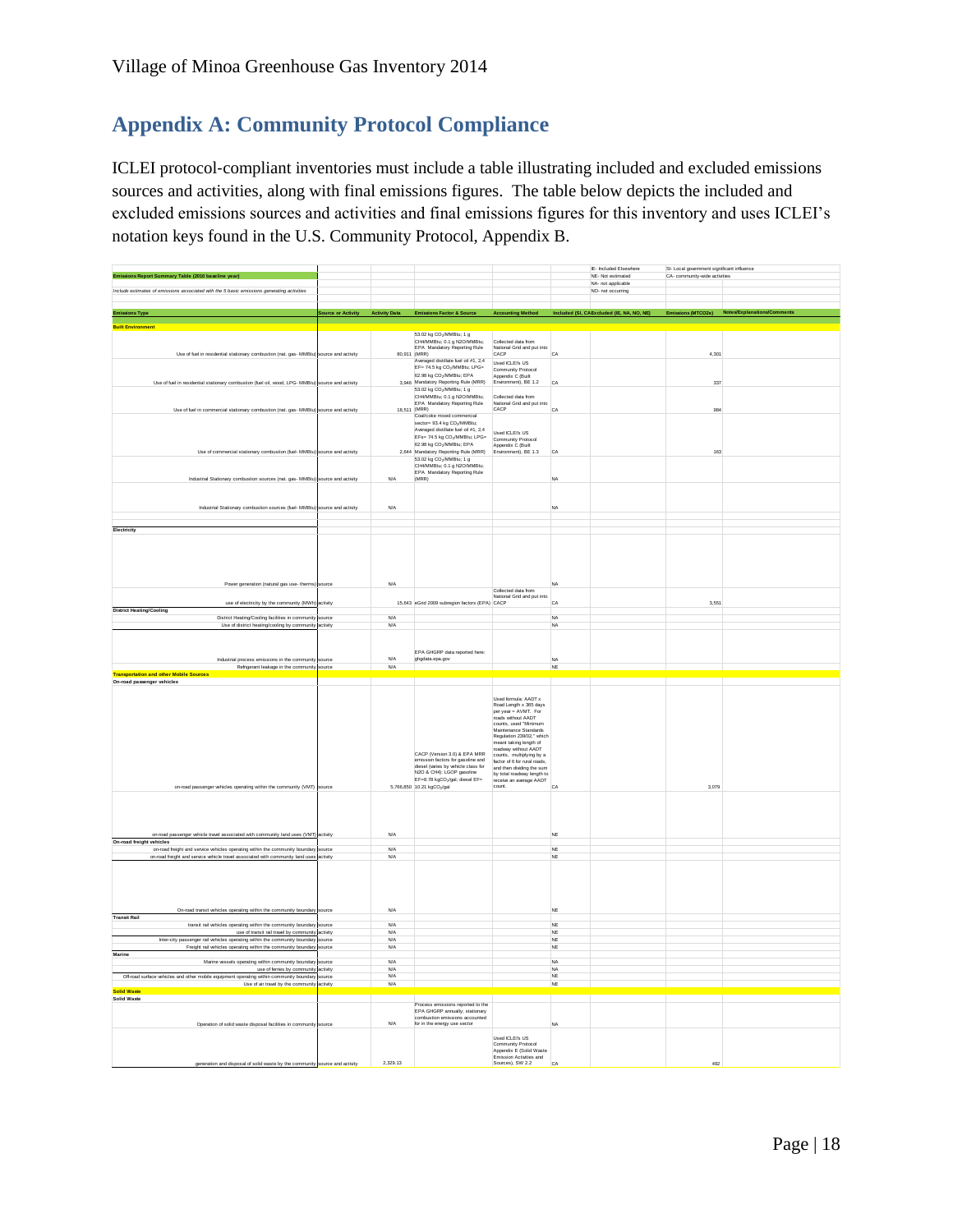## Village of Minoa Greenhouse Gas Inventory 2014

| <b>Water and Wastewater</b>                                                                                                                         |            |                                                                                                                                                                                      |           |  |  |
|-----------------------------------------------------------------------------------------------------------------------------------------------------|------------|--------------------------------------------------------------------------------------------------------------------------------------------------------------------------------------|-----------|--|--|
| Potable Water- Energy Use                                                                                                                           |            |                                                                                                                                                                                      |           |  |  |
| Operation of water delivery facilities in the community source                                                                                      | <b>N/A</b> | CACP 3.0 eGrid 2009 electricity<br>emission factors; and natural gas<br>emission factors= 53.02 kg<br>CO2/MMBtu; 1 g CH4/MMBtu; 0.1<br>a N2O/MMBtu                                   | IE        |  |  |
| Use of energy associated with use of potable water by the community activity                                                                        | <b>N/A</b> |                                                                                                                                                                                      | IE        |  |  |
| Use of energy associated with generation of wastewater by the community activity                                                                    | <b>N/A</b> | CACP 3.0 eGrid 2009 electricity<br>emission factors; and natural gas<br>emission factors=53.02 kg<br>CO2/MMBtu; 1 g CH4/MMBtu; 0.1<br>a N2O/MMBtu                                    | <b>NE</b> |  |  |
|                                                                                                                                                     |            |                                                                                                                                                                                      |           |  |  |
| Centralized Wastewater Systems- Process Emissions                                                                                                   |            | Method WW.8= EF without<br>nitrification or denitrification= 3.2 g<br>N <sub>2</sub> O/person equivalent/year; Method<br>WW.12a= EF for stream/river<br>discharge= 0.005 kg N2O-N/kg |           |  |  |
| Process emissions from operation of wastewater treatment facilities located in community source                                                     | <b>N/A</b> | sewage-N discharged                                                                                                                                                                  | IF        |  |  |
| process emissions associated with generation of wastewater by community activity                                                                    | <b>N/A</b> |                                                                                                                                                                                      | <b>NE</b> |  |  |
| Use of septic systems in community source and activity                                                                                              | <b>N/A</b> |                                                                                                                                                                                      | NE        |  |  |
| <b>Agriculture</b>                                                                                                                                  |            |                                                                                                                                                                                      |           |  |  |
| Domesticated animal production source                                                                                                               | <b>N/A</b> |                                                                                                                                                                                      | NE        |  |  |
| Manure decomposition and treatment source                                                                                                           | <b>N/A</b> |                                                                                                                                                                                      | NE        |  |  |
| <b>Upstream Impacts of Community-wide Activities</b>                                                                                                |            |                                                                                                                                                                                      |           |  |  |
| Upstream impacts of fuels used in stationary applications by community activity                                                                     | <b>N/A</b> |                                                                                                                                                                                      | NE        |  |  |
| upstream and transmissions and distribution impacts of purchased electricity used by the                                                            |            |                                                                                                                                                                                      |           |  |  |
| community activity                                                                                                                                  | <b>N/A</b> |                                                                                                                                                                                      | <b>NE</b> |  |  |
| upstream impacts of fuels used for transportation in trips associated with the community activity                                                   | <b>N/A</b> |                                                                                                                                                                                      | <b>NE</b> |  |  |
| upstream impacts of fuels used by water and wastewater facilities for water used and<br>wastewater generated within the community boundary activity |            |                                                                                                                                                                                      |           |  |  |
| Upstream impacts of select materials (concrete, food, paper, carpets, etc.) used by the whole                                                       | <b>N/A</b> |                                                                                                                                                                                      | <b>NE</b> |  |  |
| community (additional community-wide flows of goods & services will create significant double                                                       |            |                                                                                                                                                                                      |           |  |  |
| counting issues) activity                                                                                                                           | <b>N/A</b> |                                                                                                                                                                                      | <b>NE</b> |  |  |
| <b>Independent Consumption-Based Accounting</b>                                                                                                     |            |                                                                                                                                                                                      |           |  |  |
| Household consumption (e.g., gas & electricity, transportation, and the purchase of all other                                                       |            |                                                                                                                                                                                      |           |  |  |
| food, goods and services by all households in the community) activity                                                                               | <b>N/A</b> |                                                                                                                                                                                      | <b>NE</b> |  |  |
| Government consumption (e.g., gas & electricity, transportation, and the purchase of all other                                                      |            |                                                                                                                                                                                      |           |  |  |
| food, goods and services by all governments in the community) activity                                                                              | <b>N/A</b> |                                                                                                                                                                                      | <b>NE</b> |  |  |
| Lifecycle emissions of community businesses (e.g., gas & electricity, transportation, and the                                                       |            |                                                                                                                                                                                      |           |  |  |
| purchase of all other food, goods and services by all businesses in the community) activity                                                         | <b>N/A</b> |                                                                                                                                                                                      | <b>NF</b> |  |  |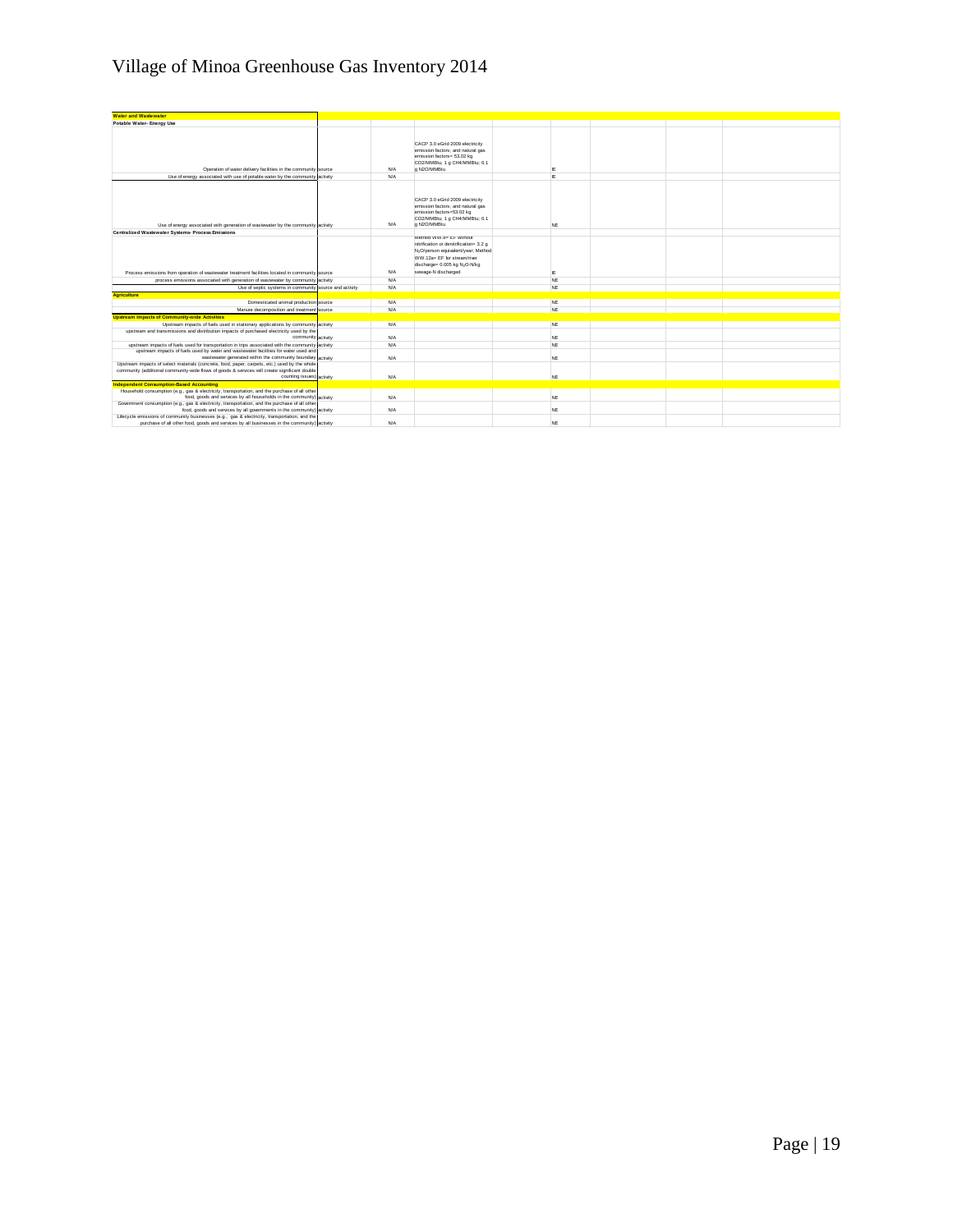## <span id="page-20-0"></span>**Appendix B: Estimation Method for Vehicle Miles Traveled**

The New York State Department of Transportation (NYSDOT) Traffic Data Viewer and information collected by the Syracuse Metropolitan Transportation Council (SMTC) provided data on the Annual Average Daily Traffic (AADT) going through the Village of Minoa.<sup>6</sup> Internal GIS data was utilized to generate road lengths within the Village boundary, and these lengths were multiplied with the traffic counts to derive estimates for daily vehicle miles travelled (DVMT). DVMT was then multiplied by 365 days per year to derive annual vehicle miles traveled (AVMT). These estimates were entered into CACP to calculate emissions using the following fuel allocations: 7% diesel, 83% gasoline, and 10% ethanol (to account for the 10% ethanol in most modern gasoline blends).

The NYSDOT relies on actual and estimated traffic counts for their model, which may result in slight over or under estimations in the average daily traffic data. Additionally, the counts do not distinguish between origin and destination; therefore, these counts represent all vehicle trips that begin, end, and travel through the Village of Minoa, therefore resulting in slight overestimations of Village VMT.

Also, the NYSDOT tracks traffic counts for main arteries only; therefore, additional calculations for AADT were needed to estimate AVMT for local/collector roads. The total length of roads in Minoa with traffic counts is 1.955 miles, while 11.915 miles of roads do not have AADT counts available.

According to the *Minimum Maintenance Standards Regulation 239/02*, a set of guidelines produced by the Association of Municipalities of Ontario to help local communities estimate traffic volume, while conducting an AADT count, it is possible to estimate the traffic volume for dead-ends and cul-de-sacs to avoid resource intensive counts. This can be done by counting the number of houses on the roadway and multiplying by a factor of 6 for rural areas and 10 for urban areas.

This method was applied to the Village of Minoa for the roads without AADT counts. It was determined that there are 1,525 occupied households in the Village of Minoa, according to the 2010 US Census. It was assumed that all 1,525 homes are on roadways that do not have a count, since most houses are on local/collector roads and almost all local/collector roads in Minoa did not have an AADT count. By multiplying 1,525 homes by 6, a combined AADT count of 9,150 was calculated for all 11.915 miles of roads without AADT counts available. In order to calculate VMTs, an average AADT value was needed, and derived by dividing by 9,150 by the 11.915 miles of uncounted roadway. This gave an average AADT value of 769, which was applied to all roadways that did not have a count.

The AADT count of 769 is slightly large for most local and collector roads, mainly due to some error involved in this method. For instance, the method is meant to be applied to dead end streets and cul-de-sacs, but this study applied it to all roads in Minoa without AADT counts available. In addition, there may have been some double counting if homes in Minoa are located on roads that have AADT counts available. However, counting the number of houses on each road that

 $\overline{\phantom{a}}$ <sup>6</sup> NYS DOT Traffic Data Viewer,<http://gis.dot.ny.gov/tdv/>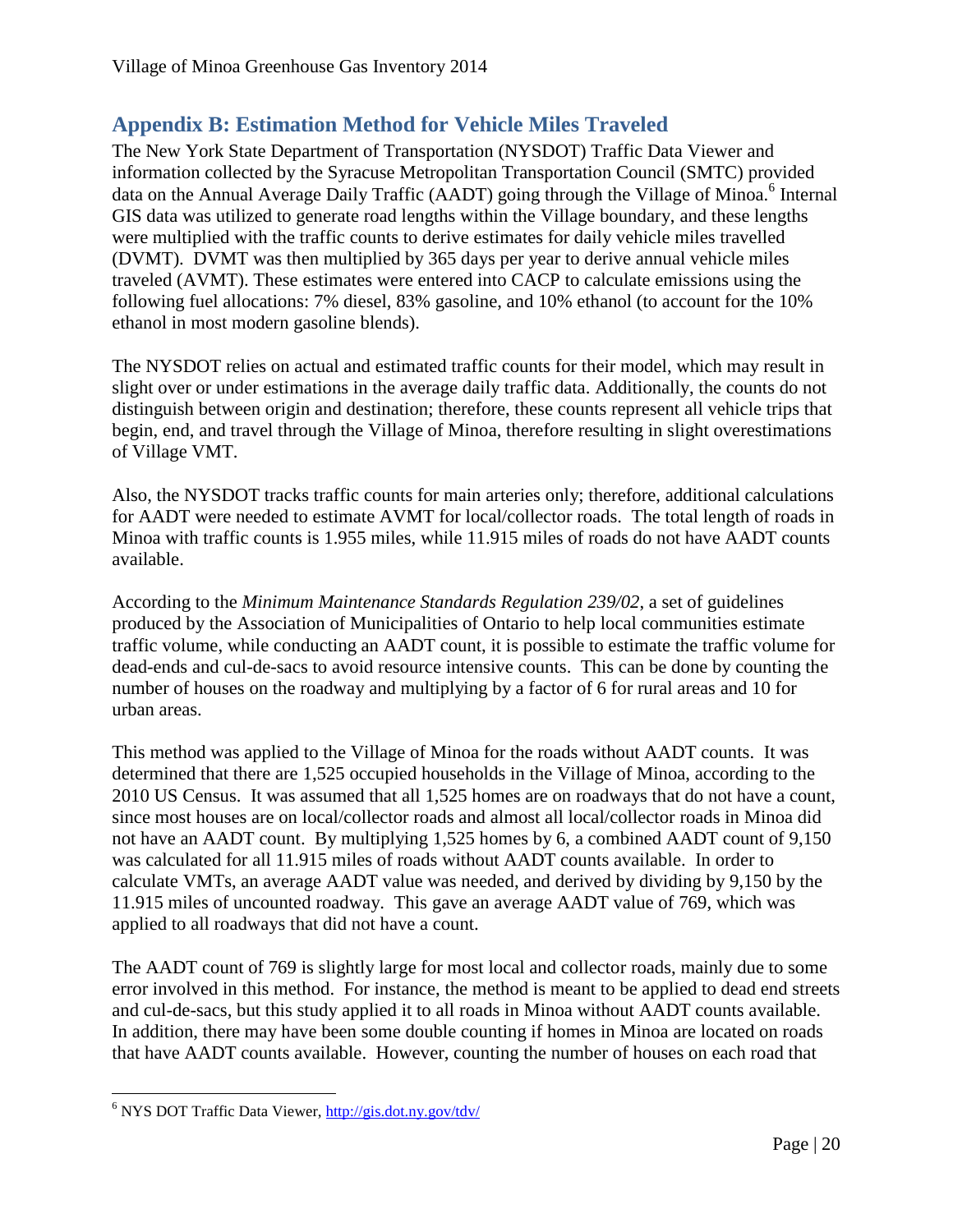did not have an AADT count would have been time consuming, and this VMT calculation is supposed to serve as a general reference for the Village, not as an exact figure. Although this method involves some error, it is the best estimation of traffic volume given the availability of data.

| <b>BEGINDESC</b>    | <b>ENDDESC</b>       | <b>TDV ROUTE</b>       | <b>AADT</b> | <b>LENGTH</b><br>(MILES) | <b>LENGTH IN</b><br><b>MINOA</b><br>(MILES) | <b>RATIO OF</b><br><b>LENGTH IN</b><br><b>MINOA</b> | <b>DVMT</b>                                        |
|---------------------|----------------------|------------------------|-------------|--------------------------|---------------------------------------------|-----------------------------------------------------|----------------------------------------------------|
|                     | N CENTRAL            | <b>CENTRAL AVE, CR</b> |             |                          |                                             |                                                     |                                                    |
| <b>WILLARD ST</b>   | <b>AVE</b>           | 245                    | 2676        | 0.900                    | 0.791                                       | 0.879                                               | 2,117.901                                          |
|                     | CASTELLO             | CASTELLO PKWY.         |             |                          |                                             |                                                     |                                                    |
| <b>VILLAGE LINE</b> | <b>PKWY</b>          | CR 55                  | 4055        | 0.910                    | 0.910                                       | 1.000                                               | 3,690.078                                          |
| <b>HULBERT</b>      |                      |                        |             |                          |                                             |                                                     |                                                    |
| AVE                 | <b>MINOA VILL LN</b> | S MAIN ST, CR 55       | 3322        | 1.200                    | 0.253                                       | 0.211                                               | 841.609                                            |
|                     |                      |                        |             |                          |                                             | $T1$ in the $T2$                                    | $\epsilon$ $\epsilon$ $\theta$ $\epsilon$ $\theta$ |

| <b>Total DVMT:</b>  | 6,649.59     |
|---------------------|--------------|
| Days per year:      | 365          |
| <b>Total Annual</b> |              |
| <b>VMT</b>          |              |
| (AVMT):             | 2,427,099.63 |

**Table 3: 2010 Village of Minoa Traffic Data for Road Segments with Available AADT**

| # occupied housing units:            | 1,525     |
|--------------------------------------|-----------|
| <b>Total AADT for roads not</b>      |           |
| accounted for above:                 | 9,150     |
| Days per year:                       | 365       |
| <b>Average AADT</b> for roads not    |           |
| accounted for above:                 | 768       |
| <b>Total Annual VMT for manually</b> |           |
| calculated roads:                    | 3,339,750 |

**Table 4: 2010 Village of Minoa Traffic Data for Road Segments without Available AADT**

AVMT for road segments with available AADT and for road segments without available AADT were then added to generate total AVMT for the Village of Minoa, 5,766,849.634 miles in 2010.